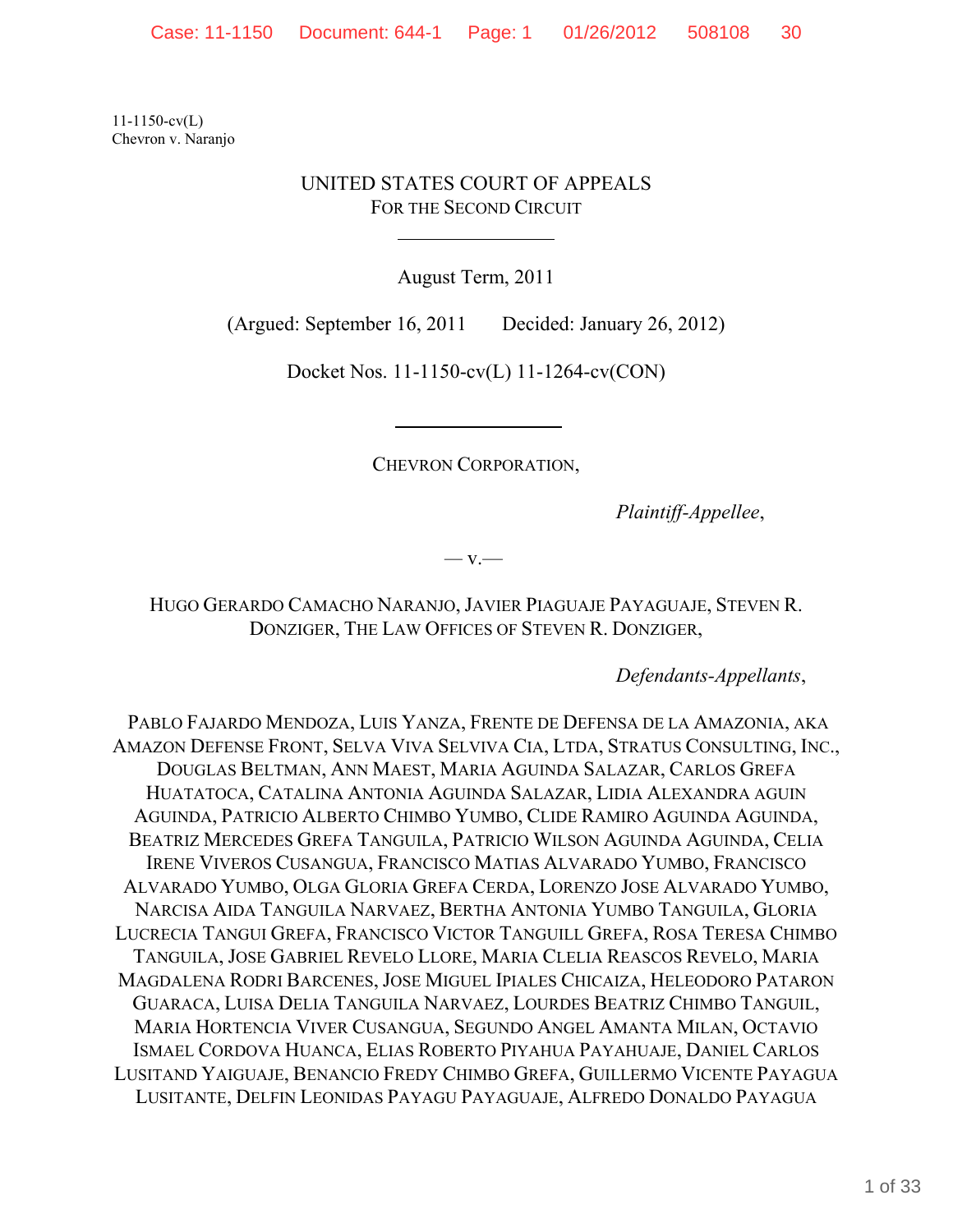PAYAGUAJE, MIGUEL MARIO PAYAGUAJE PAYAGUAJE, TEODORO GONZALO PIAGUAJ PAYAGUAJE, FERMIN PIAGUAJE PAYAGUAJE, REINALDO LUSITANDE YAIGUAJE, LUIS AGUSTIN PAYAGUA PIAGUAJE, EMILIO MARTIN LUSITANDE YAIGUAJE, SIMON LUSITANDE YAIGUAJE, ARMANDO WILFRIDO PIAGUA PAYAGUAJE, ANGEL JUSTINO PIAGUAG LUCITANDE,

*Defendants.\**

B e f o r e:

l

POOLER, WESLEY, and LYNCH, *Circuit Judges*.

Defendants-appellants – residents of the Ecuadorian Amazon and their American attorney – challenge a preliminary injunction issued by the district court that prohibited them from enforcing or preparing to enforce a potential Ecuadorian judgment against plaintiffappellee anywhere outside of the Republic of Ecuador. Because New York's Uniform Foreign Country Money-Judgments Recognition Act, N.Y. C.P.L.R. §§ 5301-5309, does not authorize affirmative relief of this kind, but only recognizes a defense available when a would-be judgment-creditor first attempts enforcement in New York, we VACATE the injunction and REMAND to the district court with instructions to DISMISS the plaintiffappellee's complaint.

 $\ddot{\phantom{a}}$ 

<sup>\*</sup> The Clerk of Court is respectfully directed to amend the official caption in this case to conform to the listing of the parties above.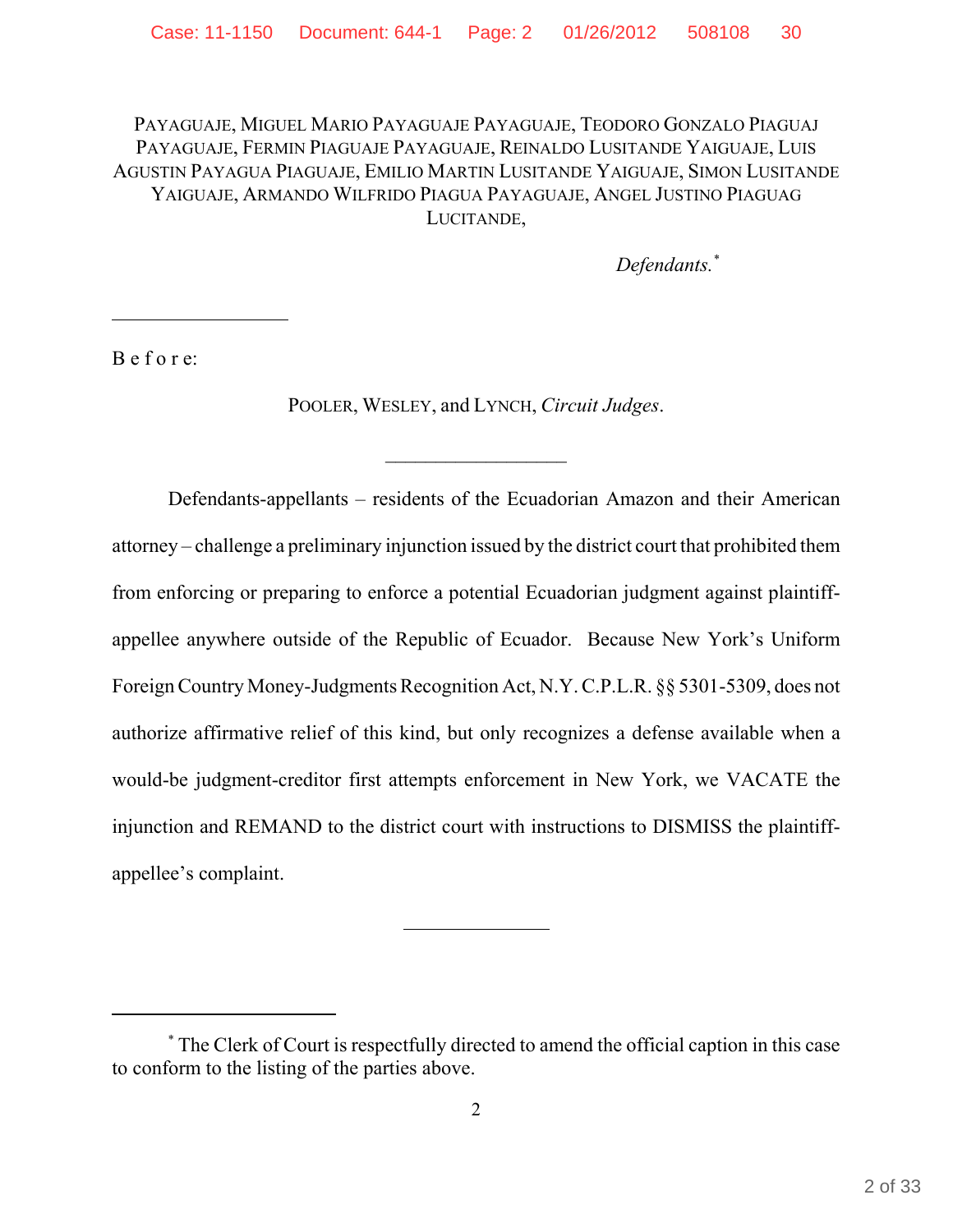JAMES E. TYRRELL, JR. (Eric S. Westenberger, Jason W. Rockwell, John J. Zefutie, Brendan M. Walsh, Edward M. Yennock, Patton Boggs LLP, Newark, NJ; Julio C. Gomez, Gomez LLC, New York, NY; Carlos A. Zelaya, II, F. Gerald Maples, PA, New Orleans, LA, *on the brief*), Patton Boggs LLP, Newark, NJ, *for Defendants-Appellants Naranjo et. al.* 

JOHN W.KEKER (Elliot R. Peters, Jan N. Little, Steven A. Hirsch, Matthew M. Werdegar, *on the brief*), Keker & Van Nest LLP, San Francisco, CA, *for Defendants-Appellants Steven R. Donziger and The Law Offices of Steven R. Donziger.*

RANDY M. MASTRO (Andrea E. Neuman, Irvine, CA; William E. Thomson, Los Angeles, CA; Scott A. Edelman, Los Angeles, CA, *on the brief*), Gibson, Dunn & Crutcher LLP, New York, NY, *for Plaintiff-Appellee*.

GERARD E. LYNCH, *Circuit Judge*:

This appeal represents the latest chapter in the ongoing litigation between plaintiffappellee Chevron Corp. ("Chevron") and the defendants-appellants, elsewhere known as the Lago Agrio Plaintiffs ("LAPs" or "Ecuadorians") and their American attorney Steven Donziger. Chevron brought the present action in part under New York's Uniform Foreign Country Money-Judgments Recognition Act ("the Recognition Act"), N.Y. C.P.L.R. §§ 5301-5309, which allows judgment-creditors to enforce foreign judgments in New York courts, subject to several exceptions. Chevron, a potential judgment-debtor, sought a global anti-enforcement injunction against the LAPs and Donziger prohibiting the latter from attempting to enforce an allegedly fraudulent judgment entered by an Ecuadorian court against Chevron.

 $\ddot{\phantom{a}}$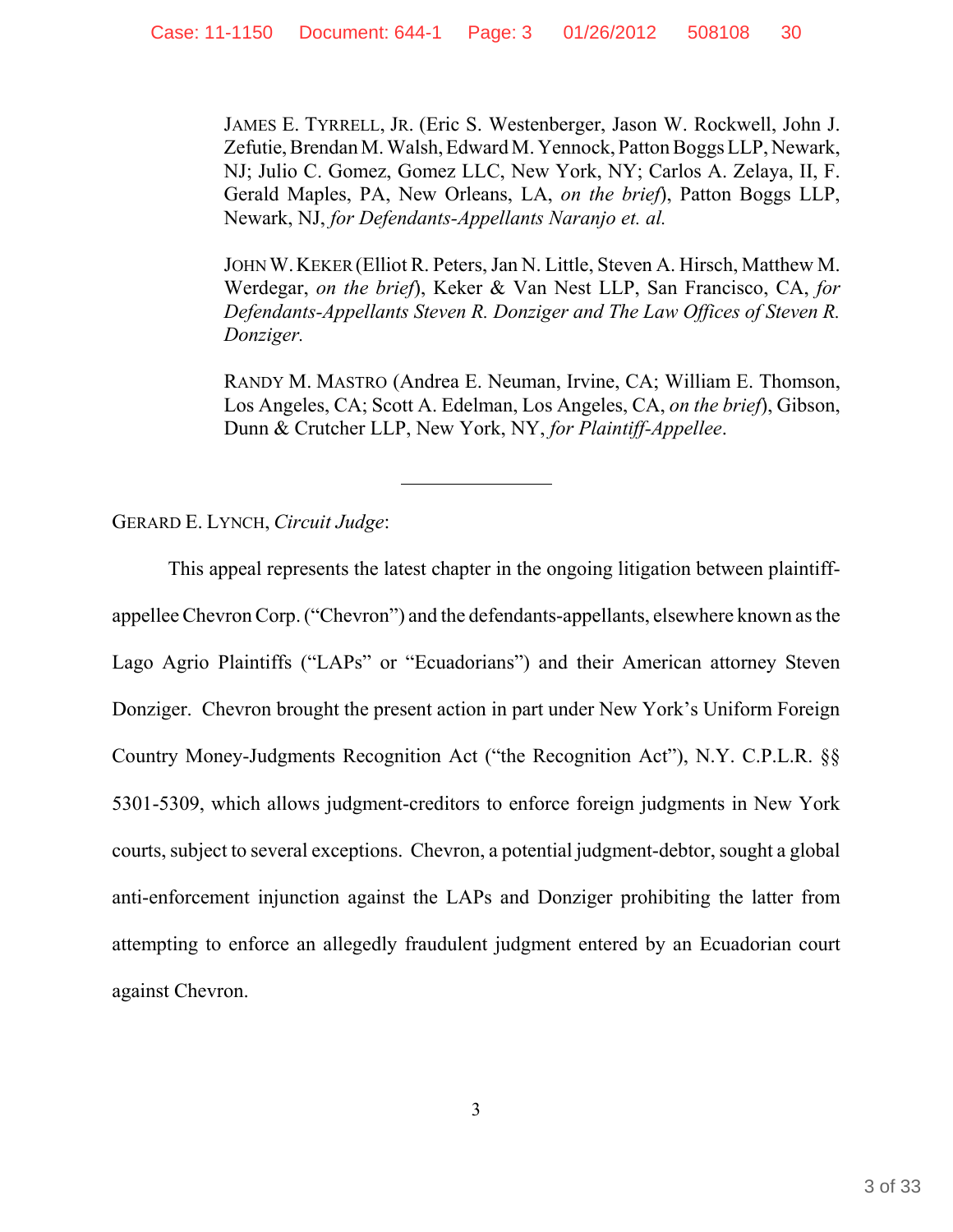On March 7, 2011, the Southern District of New York (Kaplan, *J.*) granted the global injunction, which the defendants-appellants now challenge. Chevron Corp v. Donziger, 768 F. Supp. 2d 581 (S.D.N.Y. 2011) ("Donziger"). In an earlier order, we vacated that injunction and stayed the district court's proceedings pending the present opinion. Chevron Corp. v. Naranjo, No. 11-1150-cv(L), 2011 WL 4375022 (2d Cir. Sept. 19, 2011). We conclude that the district court erred in construing the Recognition Act to grant putative judgment-debtors a cause of action to challenge foreign judgments before enforcement of those judgments is sought. Judgment-debtors can challenge a foreign judgment's validity under the Recognition Act only defensively, in response to an attempted enforcement – an effort that the defendants-appellees have not yet undertaken anywhere, and might never undertake in New York. Consistent with our earlier order, we therefore reverse the district court's decision, vacate the injunction, and remand to the district court with instructions to dismiss Chevron's declaratory judgment claim in its entirety.

# **BACKGROUND**

The story of the conflict between Chevron and residents of the Lago Agrio region of the Ecuadorian Amazon must be among the most extensively told in the history of the American federal judiciary.<sup>1</sup> We and other courts have previously described in detail the parties' underlying dispute, which concerns allegations that Chevron's predecessor extensively polluted the Lago Agrio region of Ecuador and claims that Chevron is liable

<sup>&</sup>lt;sup>1</sup> An underinclusive Westlaw search for Chevron or Texaco & Ecuador & "Lago Agrio" yields fifty-six results, all of which deal directly with this litigation.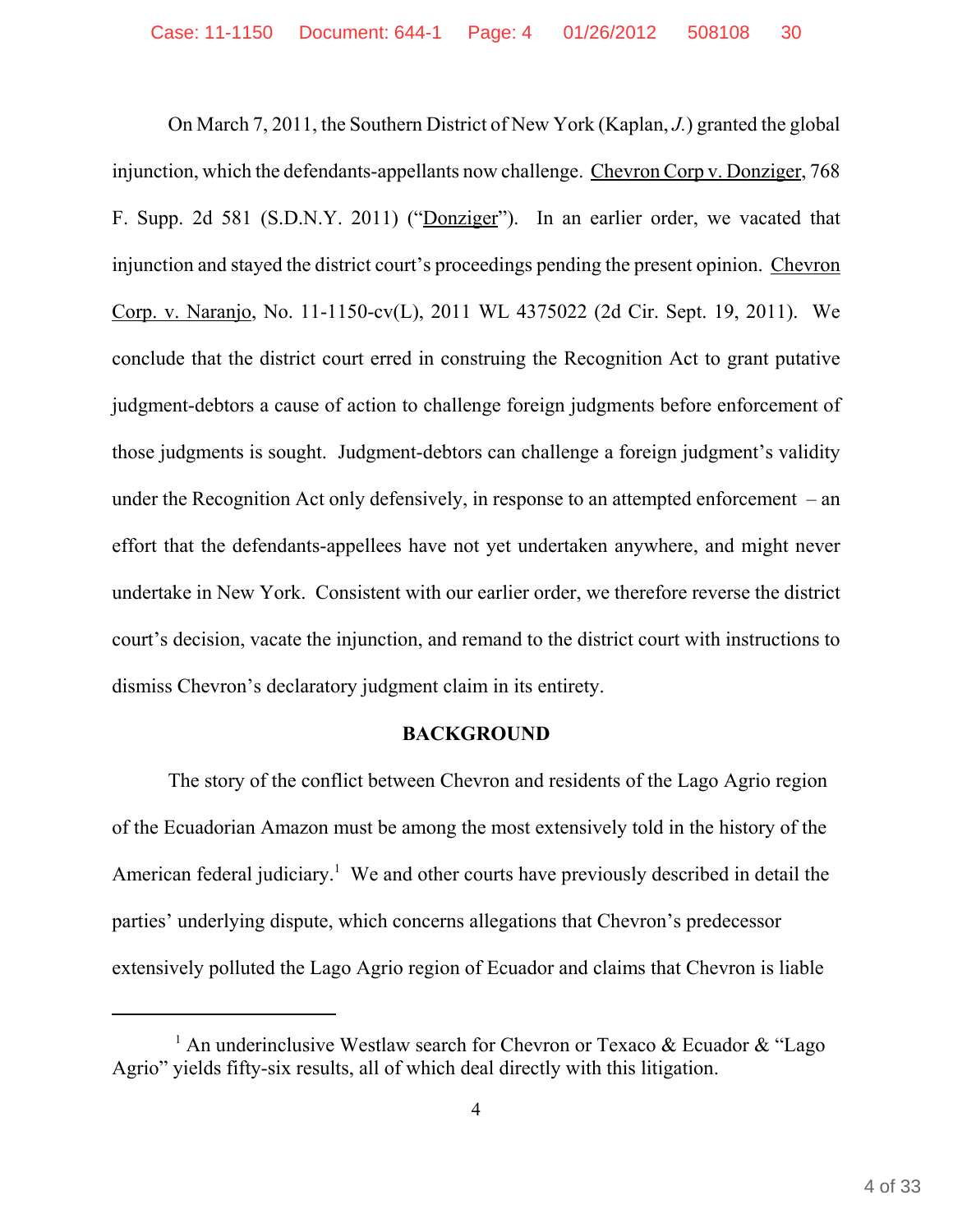for the resulting damages. See, e.g., Chevron Corp. v. Berlinger, 629 F.3d 297 (2d Cir. 2011) ("Berlinger"); Republic of Ecuador v. Chevron Corp., 638 F.3d 384 (2d Cir. 2011) ("Republic of Ecuador"); Aguinda v. Texaco, Inc., 303 F.3d 470 (2d Cir. 2002); Jota v. Texaco, Inc. 157 F.3d 153 (2d Cir. 1998). The merits of that dispute are not now before us. We therefore summarize the details of the underlying conflict only where necessary.

I. **Facts**

From 1964 through 1992, Texaco and its subsidiary, Texaco Petroleum, or TexPet<sup>2</sup> – with various partners, including the Ecuadorian government – engaged in oil extraction in the Lago Agrio region of the Ecuadorian Amazon. Jota, 157 F.3d at 155. In 1992, Texaco withdrew from the extraction efforts. Aguinda, 303 F.3d at 473. The next year, the LAPs filed suit in the Southern District of New York, alleging a variety of environmental, health, and other tort claims related to the extraction activities.<sup>3</sup> The

 $2^2$  TexPet was the corporate entity primarily involved in the Ecuadorian exploration. Chevron purchased Texaco and its subsidiaries in 2001. Chevron suggests that its presence in this suit, as opposed to that of Texaco and TexPet, is evidence of the LAPs' ulterior motives.The district court has also stated that under the U.S. law of successor liability, "Chevron did not succeed to obligations of Texaco by merger." Donziger, 768 F. Supp. 2d at 600 n.40. But the questions of whether U.S. or Ecuadorian law governs whether a successor-in-interest is liable for a predecessor's alleged environmental torts committed in Ecuador, and what that governing law has to say on the subject, are not before us. We therefore express no opinion about them.

<sup>&</sup>lt;sup>3</sup> One group of plaintiffs had filed their action in Texas state court, which was eventually removed to the Southern District of Texas. Sequihua v. Texaco, Inc., 847 F. Supp. 61 (S.D. Tex. 1994). That case was also dismissed under principles of international comity and forum non conveniens. A separate group of litigants had already initiated proceedings in the S.D.N.Y. See Aguinda, 945 F. Supp. 625 (S.D.N.Y. 1996).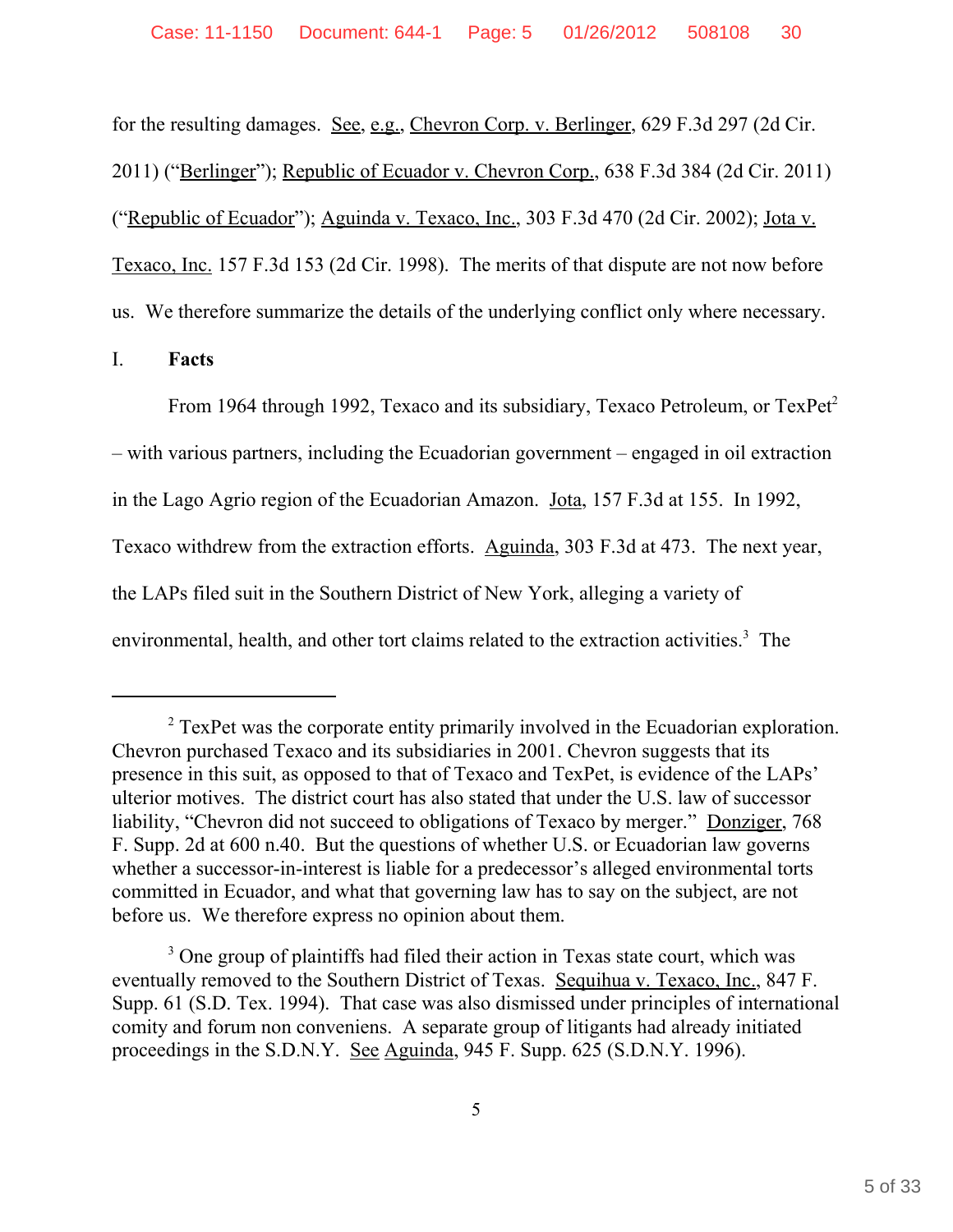district court (Rakoff, *J*.) dismissed the plaintiffs' claims on grounds of international comity and forum non conveniens, stating that the case had "everything to do with Ecuador, and nothing to do with the United States." Aguinda v. Texaco, Inc., 142 F. Supp. 2d 534, 537 (S.D.N.Y. 2001).<sup>4</sup>

We initially disagreed with the district court, requiring that Texaco make "a commitment . . . to submit to the jurisdiction of the Ecuadorian courts" before a forum non conveniens dismissal was appropriate. Jota, 157 F.3d at 159; see also Aguinda, 303 F.3d at 475. After several more years of legal wrangling, Texaco accepted the condition established by this Court, but reserved, in its words, "its right to contest [the] validity [of an Ecuadorian judgment] only in the limited circumstances permitted by New York's Recognition of Foreign Country Judgments Act."

In 1994, while the litigation was ongoing in the Southern District of New York, Texaco entered into a settlement with the Ecuadorian government and its governmentowned oil company, Petroecuador ("the GOE settlement"). Under the settlement, as Chevron has previously characterized it before this Court, "TexPet funded certain environmental remediation projects in exchange for . . . a release from liability for environmental impact falling outside the scope of that settlement." Republic of Ecuador, 638 F.3d at 390. The settlement was finalized in 1998, after Chevron – which had

<sup>&</sup>lt;sup>4</sup> The district court also dismissed for failure to join the Government of Ecuador ("GOE") and Petroecuador, the GOE's wholly owned oil company, as indispensable parties. See Aguinda, 945 F. Supp. at 627.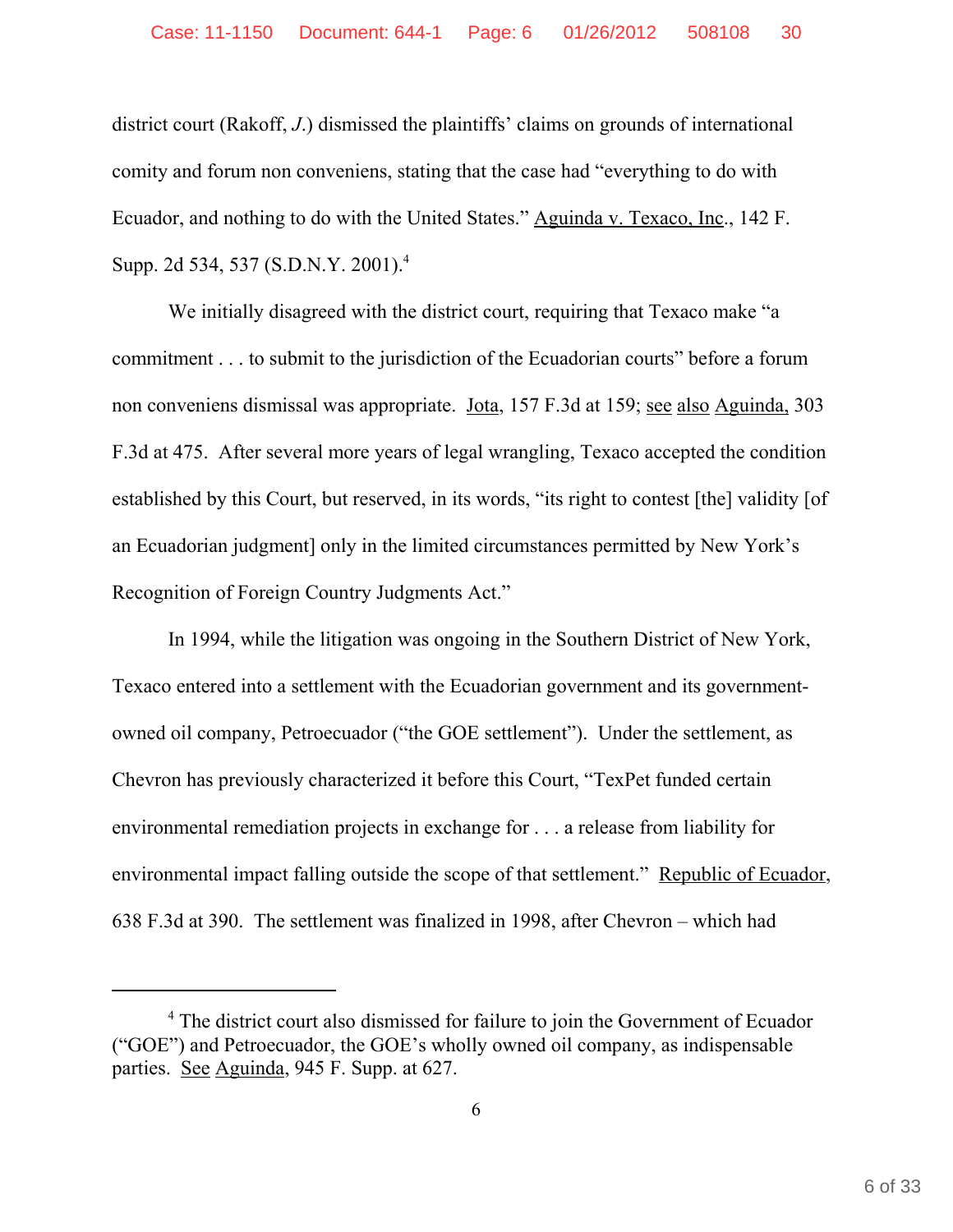acquired Texaco in 2001, see Berlinger, 629 F.3d at 300 – spent roughly \$40 million on the remediation. Ecuador and Chevron continue to litigate the validity and effect of the settlement before a Bilateral Investment Treaty arbitration panel. See Republic of Ecuador, 638 F.3d at 390.

After the dismissal of the New York action, the LAPs initiated a lawsuit against Chevron in Ecuador, the GOE settlement notwithstanding. After seven years of litigation, on February 14, 2011, the trial court issued its decision, finding Chevron liable for \$8.6 billion of damages, with a \$8.6 billion punitive damages award to be added unless Chevron apologized within fourteen days of the opinion's issuance. Chevron did not apologize; the pending judgment is thus for \$17.2 billion.

Chevron alleges that the LAPs and their lawyers pursued that litigation by a variety of unethical, corrupt, and illegal means, including exercising undue influence in the process by which the Ecuadorian court selected Richard Cabrera Vega, its designated independent expert,<sup>5</sup> and by controlling the subsequent production of Cabrera's supposedly neutral damages assessment. In re Application of Chevron Corp., 709 F. Supp. 2d 283, 289 (S.D.N.Y. 2010) ("Chevron I"). Chevron also alleges that Donziger engaged in other threats against the Ecuadorian judiciary, by mobilizing protesters to intimidate the court by surrounding it on the dates of key hearings, and by enlisting political pressure from elected officials, including the President of Ecuador.

<sup>&</sup>lt;sup>5</sup> The district court credited Chevron's allegation that Donziger threatened to blackmail the Ecuadorian judge who was "on his heels from charges of trading jobs for sex in the court." Donziger, 768 F. Supp. 2d at 606 (internal alterations omitted).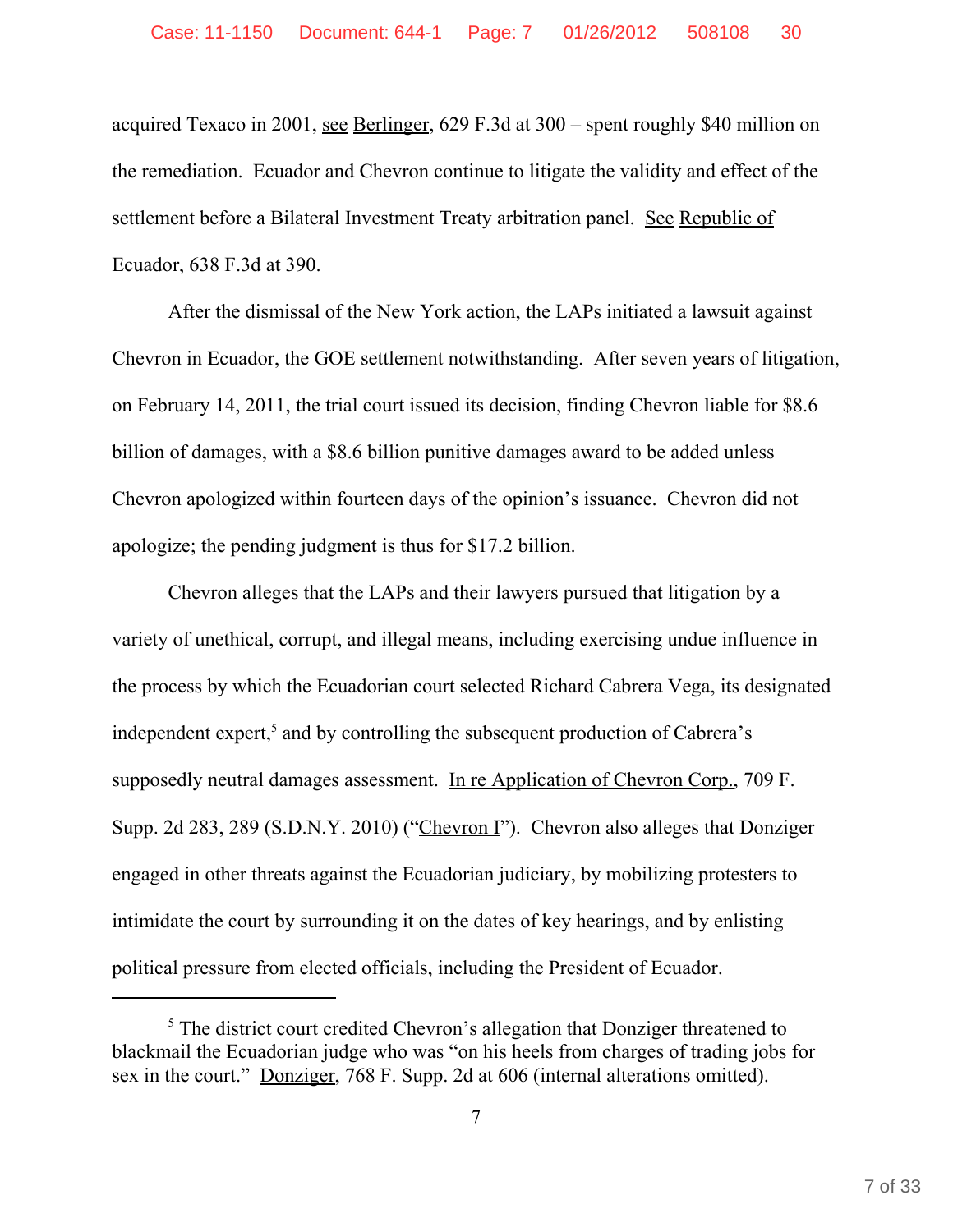In 2005, Donziger contacted Joseph Berlinger, a prominent New York documentary filmmaker, and solicited him to make a film "to tell his clients' story." See Berlinger, 629 F.3d at 302-03. Berlinger agreed, and the documentary he eventually produced, *Crude: The Real Price of Oil,* is presented as an insider's account of the entire epic, including details of the plaintiffs' various legal and political strategies in Ecuador, principally from Donziger's own unfiltered point of view. The version of *Crude* initially released in the United States, available for online streaming from Netflix, included footage suggesting that Cabrera, the purportedly independent expert, worked hand-inglove with the plaintiffs in his investigations. Berlinger, 629 F.3d at 303-04. After Donziger discovered that footage, he insisted that Berlinger remove it from the version of the version of the film given theatrical release. Berlinger complied, but not before Chevron had seen, on Netflix, the scenes in question.

After discovering that footage, Chevron launched dozens of discovery proceedings pursuant to 28 U.S.C. § 1782 throughout the United States,<sup>6</sup> an effort the Third Circuit aptly characterized as "unique in the annals of American judicial history." In re Chevron Corp., 650 F.3d 276, 282 n. 7 (3d Cir. 2011). Through these proceedings - which have resulted in at least fifty orders and opinions from federal courts across the country –

<sup>6</sup> 28 U.S.C. § 1782 allows a party to a foreign or international litigation – or the foreign or international tribunal itself – to compel a person in the "district in which [the] person resides or is found . . . to give his testimony or statement or to produce a document or other thing for use in a proceeding in a foreign or international tribunal[.]" Id. § 1782(a).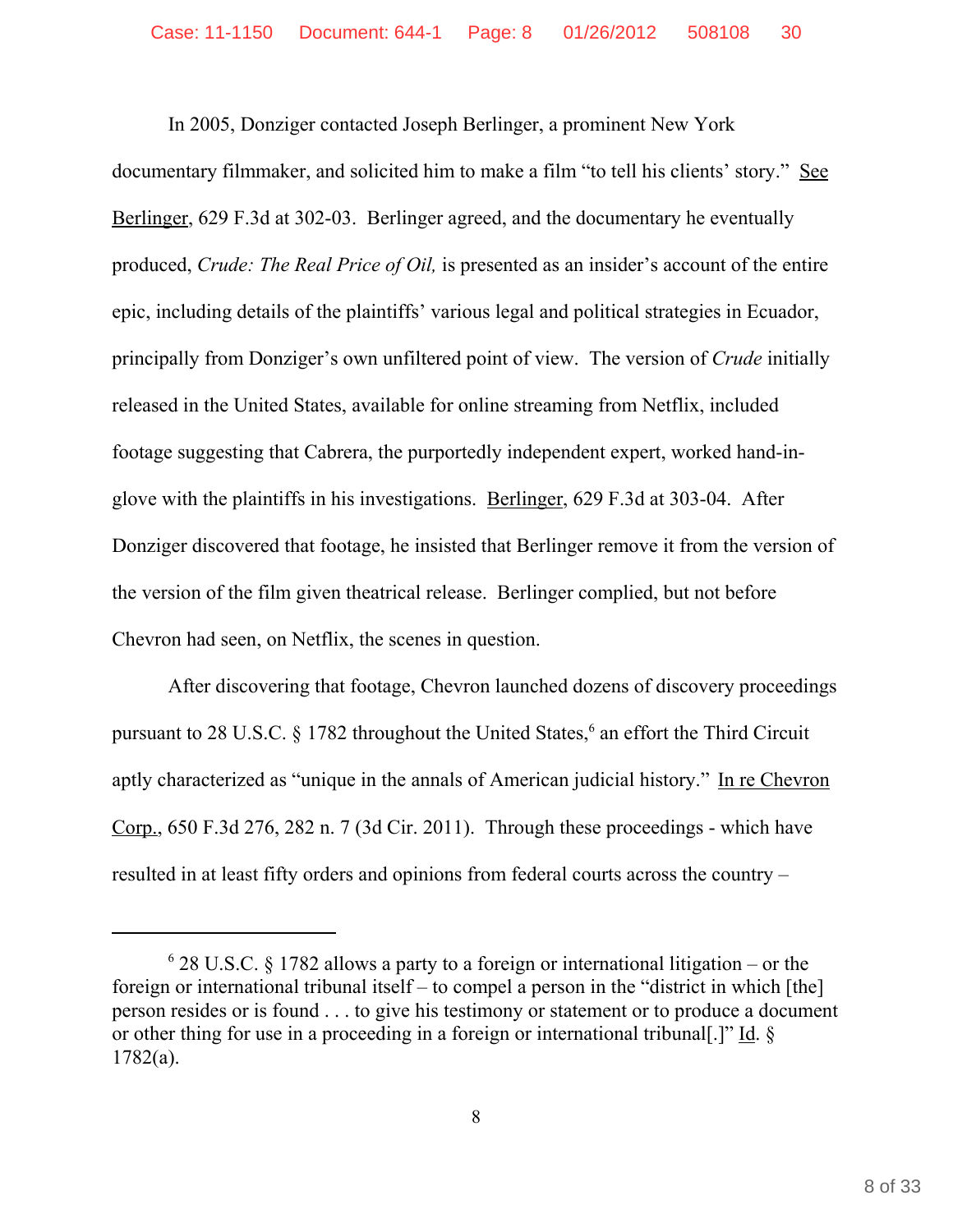Chevron gained access to an extraordinary quantity of material, including all of Donziger's litigation files.<sup>7</sup> Chevron successfully argued that the material it sought in these proceedings was not protected by attorney-client privilege, whether because the privilege had never attached, see id. at 289; or because it was waived, In re Chevron Corp., 633 F.3d 153, 156 (3d Cir. 2011). When this Court held that Berlinger was not entitled to the "qualified evidentiary privilege for information gathered in a journalistic investigation," Berlinger, 629 F.3d at 306, Chevron also gained access to over six hundred hours of *Crude* outtakes.

The outtakes contained Donziger's unedited characterizations of, inter alia, his negative view of the Ecuadorian judiciary; the LAPs' litigation, legislative, and political strategies; and how the LAPs planned to use any resulting Ecuadorian judgment to force a quick settlement with Chevron. See Berlinger, 629 F.3d at 303-06 (reciting verbatim the district court's findings of fact in Chevron I, 709 F. Supp. 2d at 285-89). Chevron also discovered in Donziger's litigation files a memo, entitled "Invictus," written by the LAPs' attorneys at Patton Boggs LLP. The undated memo details a proposed enforcement strategy, including enforcement in multiple jurisdictions and efforts to use judgment enforcement for settlement leverage, for the plaintiffs to undertake in the event they prevail before the Ecuadorian courts.

<sup>&</sup>lt;sup>7</sup> These proceedings are ongoing. See Republic of Ecuador v. Bjorkman, No. 11-cv-01470-WYD-MEH, 2011 WL 5439681 (D. Colo. Nov. 9, 2011) (the most recent order issued under Section 1782 initiated by Chevron).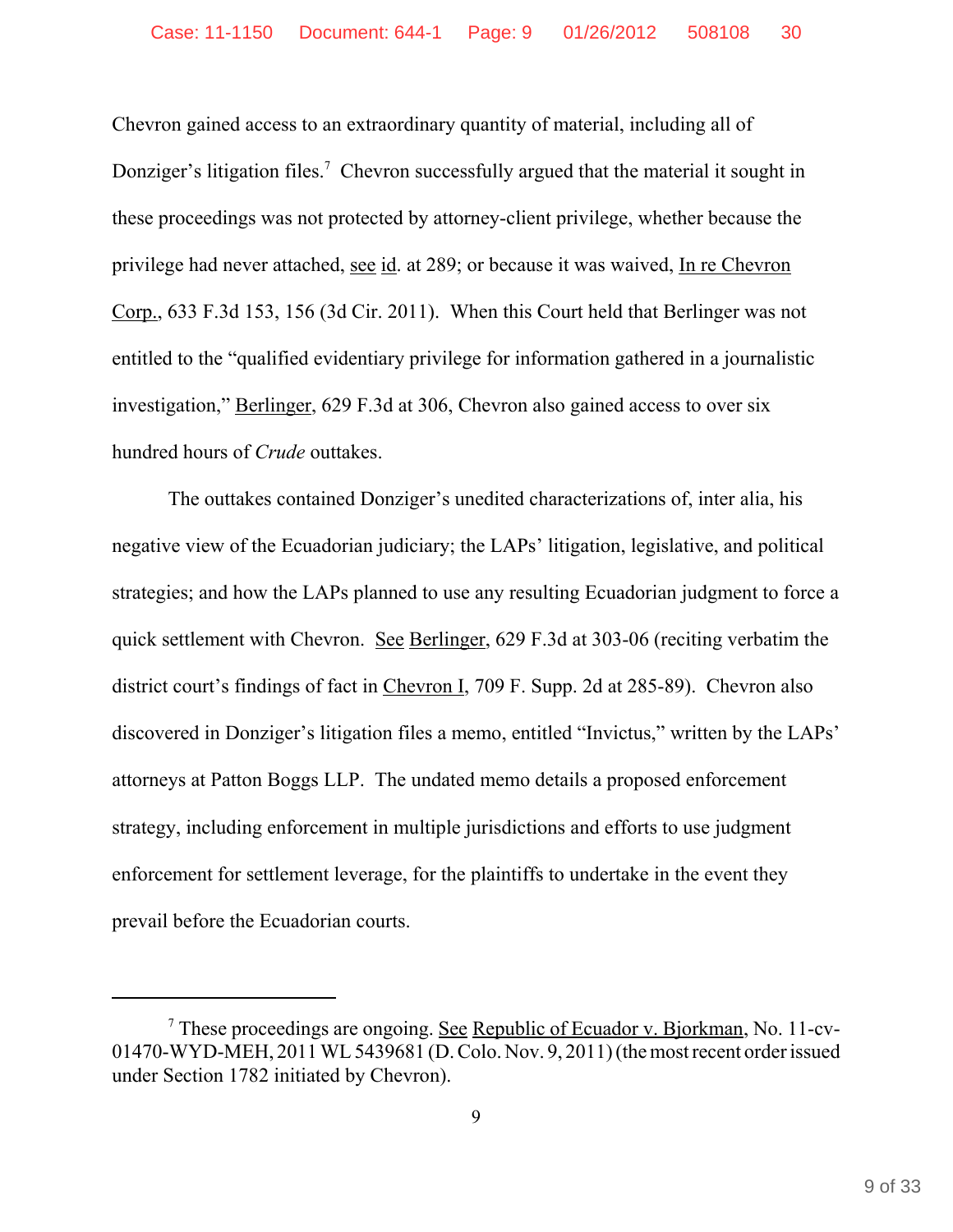On the basis of these and other materials, Chevron alleges that the Ecuadorian judgment is fundamentally tainted by fraud. The heart of the alleged fraud is two-fold. First, Chevron accuses Donziger and his team of covert illicit participation in the selection of Cabrera – the putative independent expert – and, eventually, of ghost-writing Cabrera's entire report. Second, Chevron accuses Donziger of wresting control of the Ecuadorian judicial process by political pressure in order to obtain a judgment based on political advantage rather than the rule of law.

Chevron presented its alleged evidence of fraud to the Ecuadorian trial court, eventually convincing it to dismiss the Cabrera report's interpretations – but not its data – from the trial court's final decision. Nevertheless, as noted above, the Ecuadorian court returned a judgment against Chevron, rejecting Chevron's claim of potential intimidation and concluding, in a 188-page opinion containing extensive findings of fact and detailed conclusions of law, that Chevron was liable for widespread environmental degradation in the Lago Agrio region.

Both parties appealed the trial court's decision to an intermediate court. That appeal was pending through the issuance of the district court's injunction and for most of the period that this appeal was under consideration. The intermediate court upheld the trial court's judgment on January 3, 2012. Under Ecuadorian law, as characterized by Chevron's expert, the intermediate court based its ruling "on the merit of the record." *Código de Procedimiento Civil*, art. 838 (Ecuador, 2005). The LAPs assert, and Chevron does not dispute, that this standard of review is similar to the American standard of de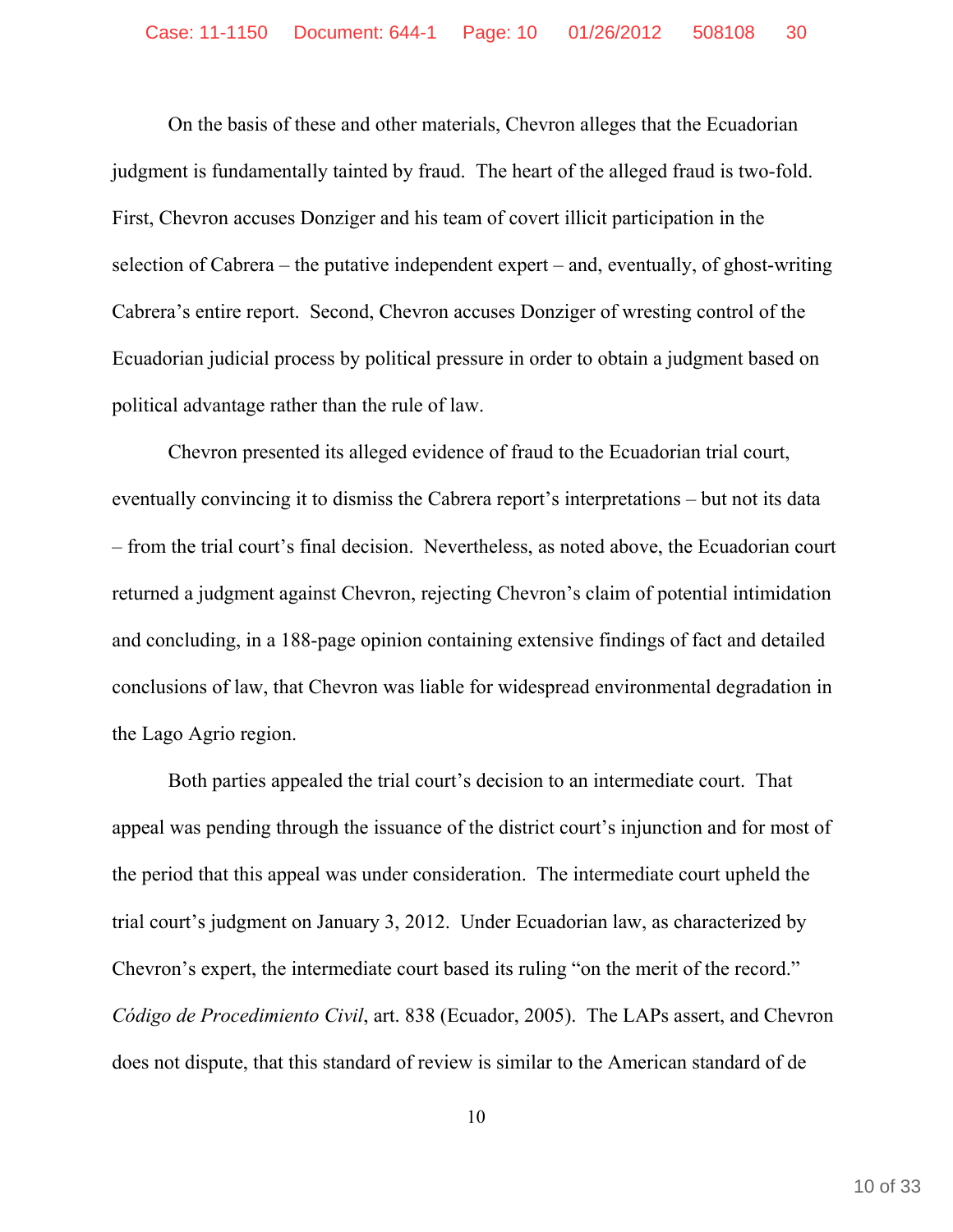novo review, and is applicable to questions both of fact and of law. According to Chevron's expert on Ecuadorian law, the Ecuadorian judgment remained unenforceable until the intermediate court issued its decision. Now that this opinion has issued, Chevron retains its ability to appeal the intermediate court's decision to the National Court of Justice, Ecuador's highest court, which will review only questions of law. The intermediate court can stay any judgment pending final appeal, subject to Chevron's posting of a bond, the value of which is determined by the intermediate court.

### II. **District Court Proceedings**

Chevron filed its complaint on February 1, 2011. The original complaint asserted claims of racketeering, extortion under both federal and state law, mail fraud, wire fraud, money laundering, obstruction of justice, witness tampering, conspiracy to violate racketeering laws, tortious interference with contract, unjust enrichment, civil conspiracy, and trespass to chattels. In addition to money damages, Chevron sought a permanent injunction under the Declaratory Judgment Act and the Recognition Act barring the enforcement, anywhere in the world outside of Ecuador, of any judgment rendered against it by the Ecuadorian courts. On April 15, 2011, the district court severed the declaratory judgment claim from the others in order to expedite the trial that would determine the validity of the putative Ecuadorian judgment. Chevron Corp. v. Donziger, 800 F. Supp. 2d 484 (S.D.N.Y. 2011) ("Donziger II").8

<sup>&</sup>lt;sup>8</sup> We decide only those issues that relate to the severed declaratory judgment claim and the district court's rulings thereon.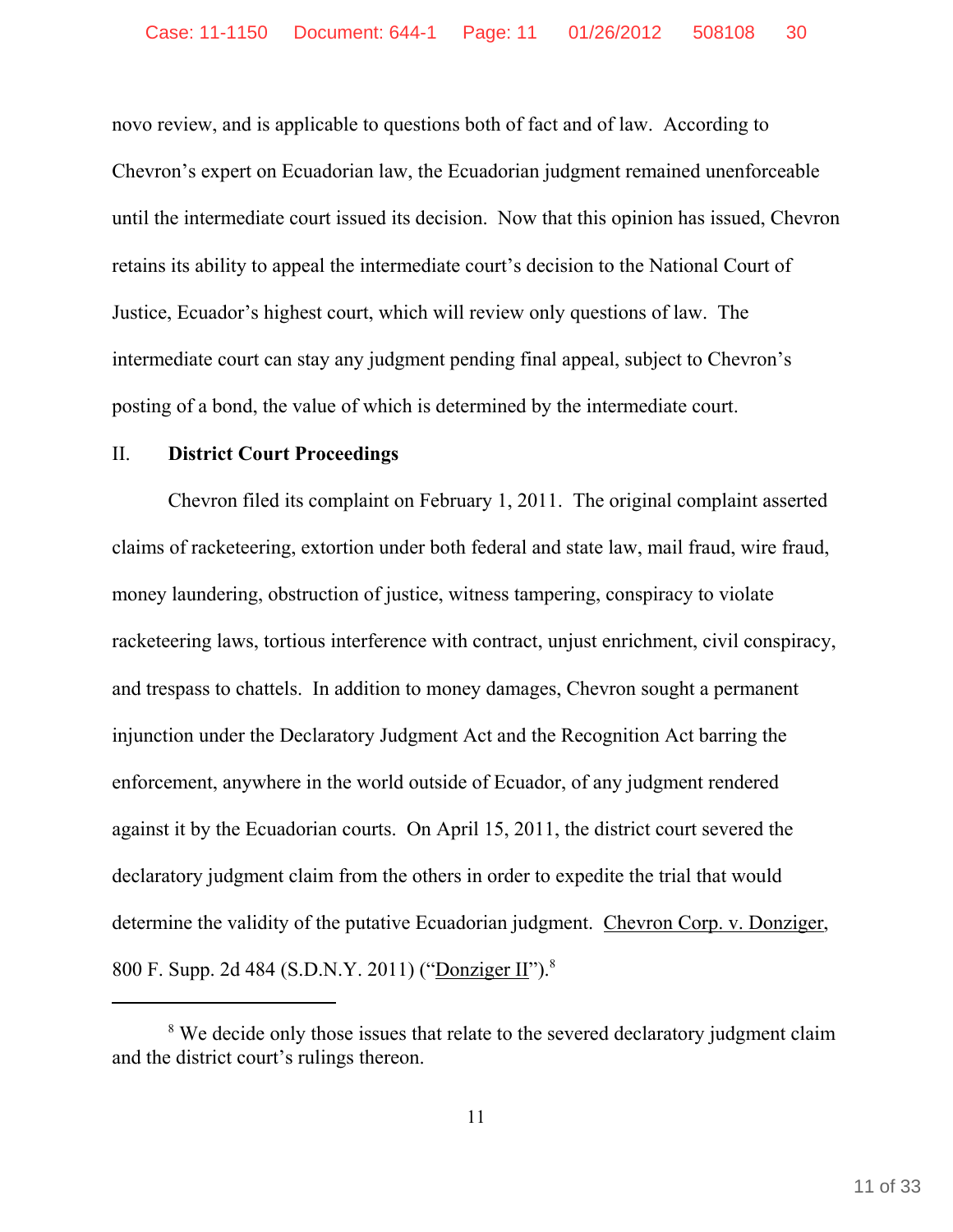Chevron argues that the Ecuadorian judiciary is so captured by political interests as to be incapable of producing a judgment that the New York courts can enforce. In making this argument, Chevron relies almost exclusively on the declaration of Dr. Vladimiro Álvarez Grau, a lawyer, academic, politician, and editorialist from Quito, and, according to the Republic of Ecuador, also an avowed political opponent of the country's current President, Rafael Correa.<sup>9</sup> Br. for Republic of Ecuador as Amicus Curiae Supporting Defendants-Appellants at 18 ("Ecuador Br."). In that declaration, Dr. Álvarez avers that the judicial system in Ecuador, never strong, has been significantly weakened by the policies of the Correa administration. Donziger, 768 F. Supp. 2d at 617-19. The Ecuadorian government disputes the content of this declaration, and alleges political bias by its author. Ecuador Br. at 18.

The district court was persuaded, however, and granted the injunction. In reaching its conclusion, the district court confirmed Chevron's theory of the judgment's invalidity and held that Chevron was, at a subsequent trial, either likely to prevail on the merits or at least had shown a sufficiently serious question going to the merits to justify a preliminary injunction. Specifically, the court concluded that Chevron was likely to show that the Ecuadorian court system is incapable of producing a judgment that New York courts can

<sup>&</sup>lt;sup>9</sup> The district court also draws significant support from that report. While the district court refers to Donziger's disparaging remarks about the independence and corruptibility of the Ecuadorian judiciary as a kind of corroborating testimony, see Donziger, 768 F. Supp. 2d at 620, the most important evidence supporting its conclusion that the Ecuadorian judicial system has become incapable of producing a judgment enforceable in New York courts since the election of President Correa comes from the Álvarez report, and the opinions of other experts quoted therein. See id. 616-20.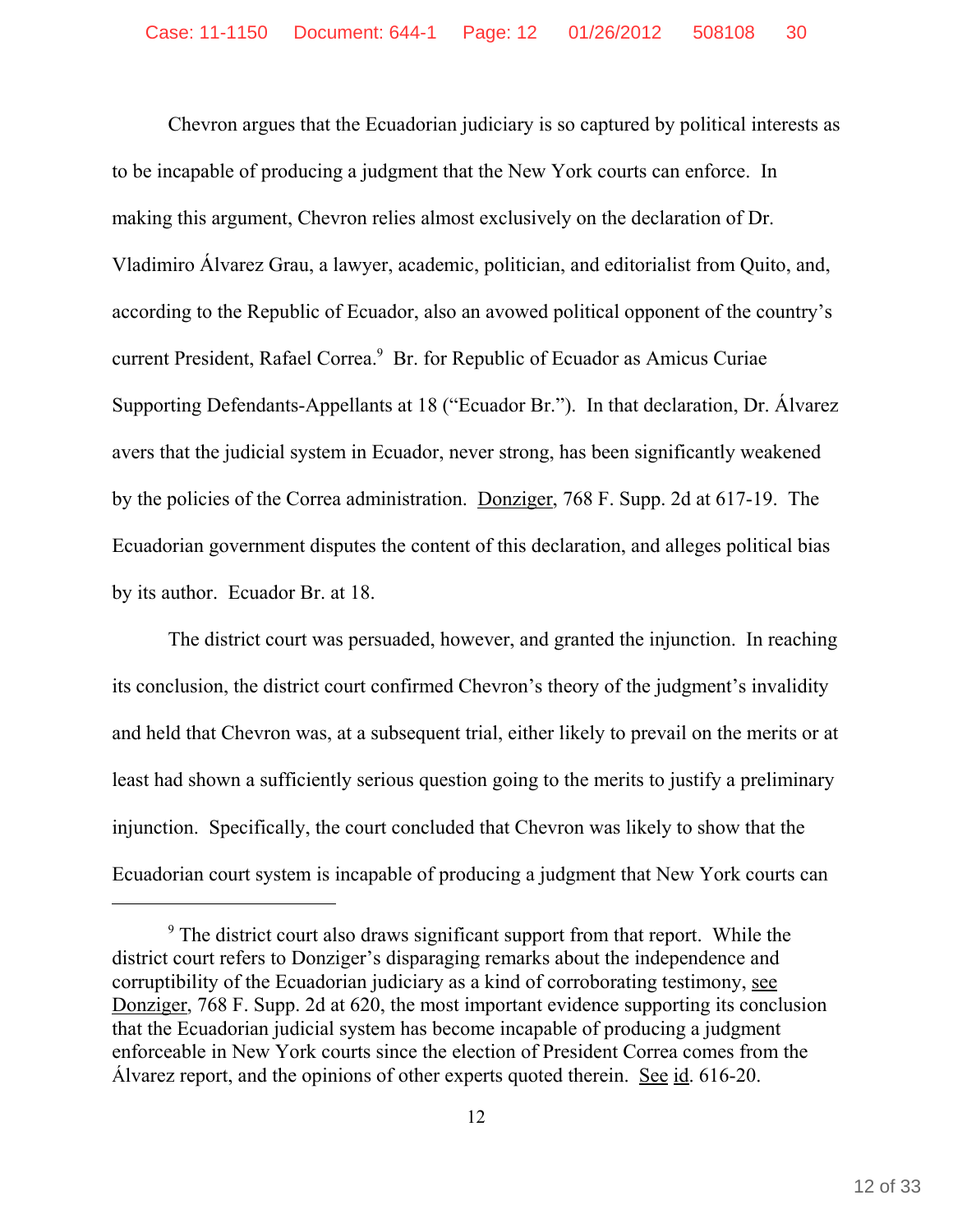respect, under the Recognition Act, as "the Ecuadorian judicial system 'no longer acts impartially, with integrity and firmness in applying the law and administering justice,'" Donziger, 768 F. Supp. 2d at 633-34 (quoting the Álvarez report), and that the system "has been plagued by corruption and political interference for decades, and the situation has worsened since President Correa's election," see id. at 634. Furthermore, the district court held that there was "ample evidence of fraud in the Ecuadorian proceedings," id. at 636, and that such evidence was sufficiently serious to warrant a preliminary injunction.<sup>10</sup>

### **DISCUSSION**

On appeal, Donziger and the LAPs make roughly a dozen arguments, many of them unique to one or the other. We decide first an issue central to all appellants: whether Chevron's theory of the Recognition Act supports the injunction it seeks. Finding that it does not, we dismiss the present claim in its entirety and therefore need not reach the appellants' remaining arguments, each of which is rendered moot by the dismissal of this complaint.<sup>11</sup>

<sup>&</sup>lt;sup>10</sup> The injunction itself "enjoined and restrained" the defendants from "directly or indirectly funding, commencing, prosecuting, advancing in any way, or receiving benefit from any action or proceeding, outside the Republic of Ecuador, for recognition or enforcement of the judgment previously rendered in [the *Lago Agrio Case*]. . . , or any other judgment that hereafter may be rendered in the *Lago Agrio Case* by that court or by any other court in Ecuador in or by reason of the *Lago Agrio Case* (collectively, a 'Judgment'), or for prejudgment seizure or attachment of assets, outside the Republic of Ecuador, based upon a Judgment." Donziger, 768 F. Supp. 2d at 660.

 $11$  After the district court issued its injunction, Donziger and the LAPs filed a petition for a writ of mandamus asking this Court to order Judge Kaplan's removal from the case. We consolidated that petition with the present appeal, and denied the mandamus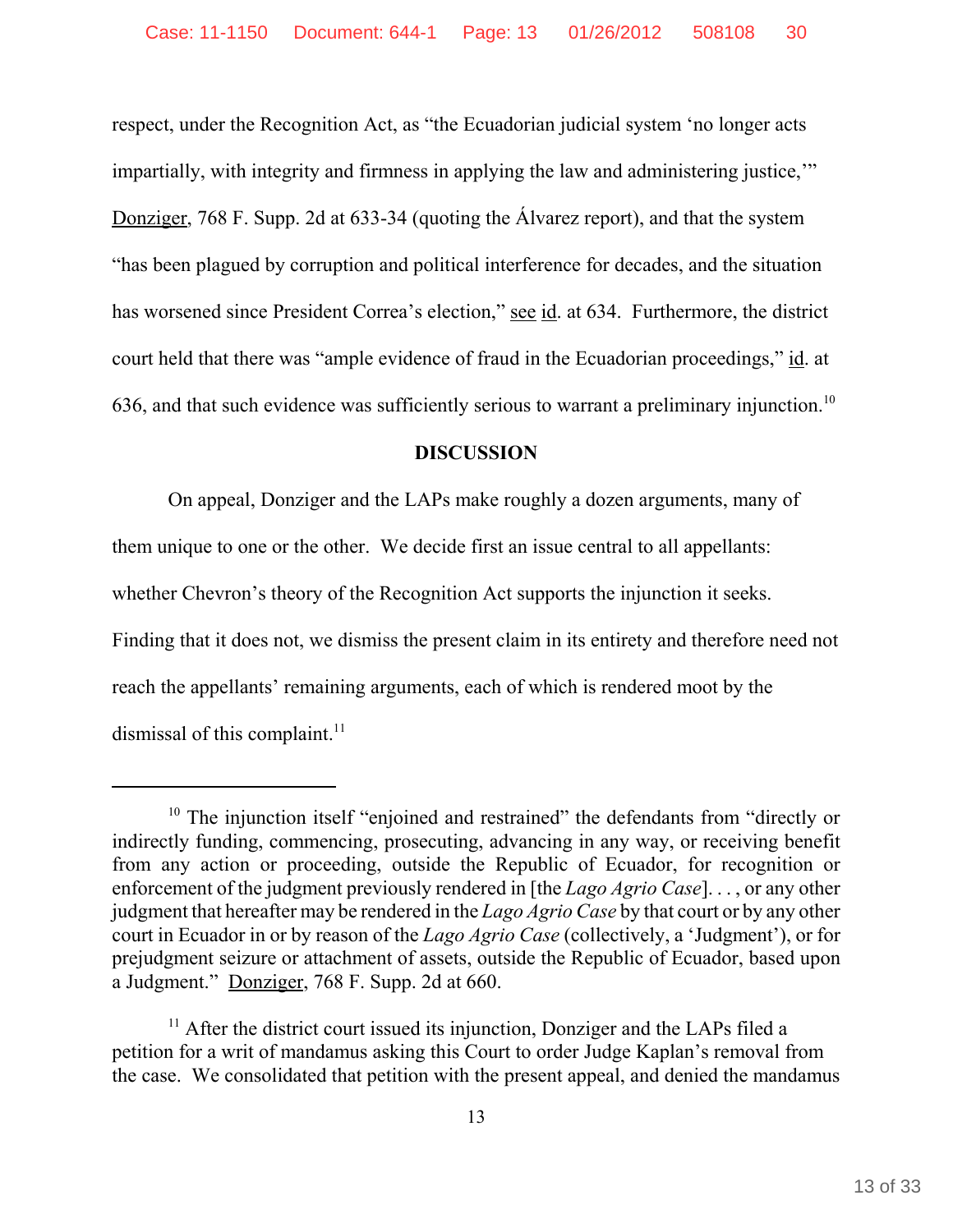### I. **Preliminary injunction**

As Judge Friendly explained, "Despite oft repeated statements that the issuance of a preliminary injunction rests in the discretion of the trial judge whose decisions will be reversed only for 'abuse,' a court of appeals must reverse if the district court has proceeded on the basis of an erroneous view of the applicable law." Donovan v. Bierwirth, 680 F.2d 263, 269 (2d Cir. 1982). Thus, a district court commits reversible error in awarding a preliminary injunction not only by misapplying the standard governing their provision – that a party must show irreparable harm, likelihood of success on the merits, and so forth, see UBS Fin. Servs., Inc. v. W. Va. Univ. Hosps., Inc., 660 F.3d 643, 648 (2d Cir. 2011) – but also if the district court's ruling "misapprehend[s] the law." Int'l Dairy Foods Ass'n v. Amestoy*,* 92 F.3d 67, 70 (2d Cir. 1996). We review questions of law in the context of a preliminary injunction de novo, County of Nassau, N.Y. v. Leavitt, 524 F.3d 408, 414 (2d Cir. 2008), and conclude that the district court's endorsement of Chevron's theory of relief is such a legal misapprehension.

petition without opinion. See Chevron Corp. v. Naranjo, No. 11-1150-cv(L), 2011 WL 4375022 (2d Cir. 2011) (expressly limiting the present opinion to the declaratory judgment actions). The appellants also ask, separately, for a reassignment on remand. In light of the severance of Chevron's claim under the Recognition Act, our resolution of the present appeal completely disposes of the underlying action, leaving nothing further to be addressed on remand with respect to the severed claim, notwithstanding the continuation of separate proceedings between these parties on other causes of action before the same district court judge.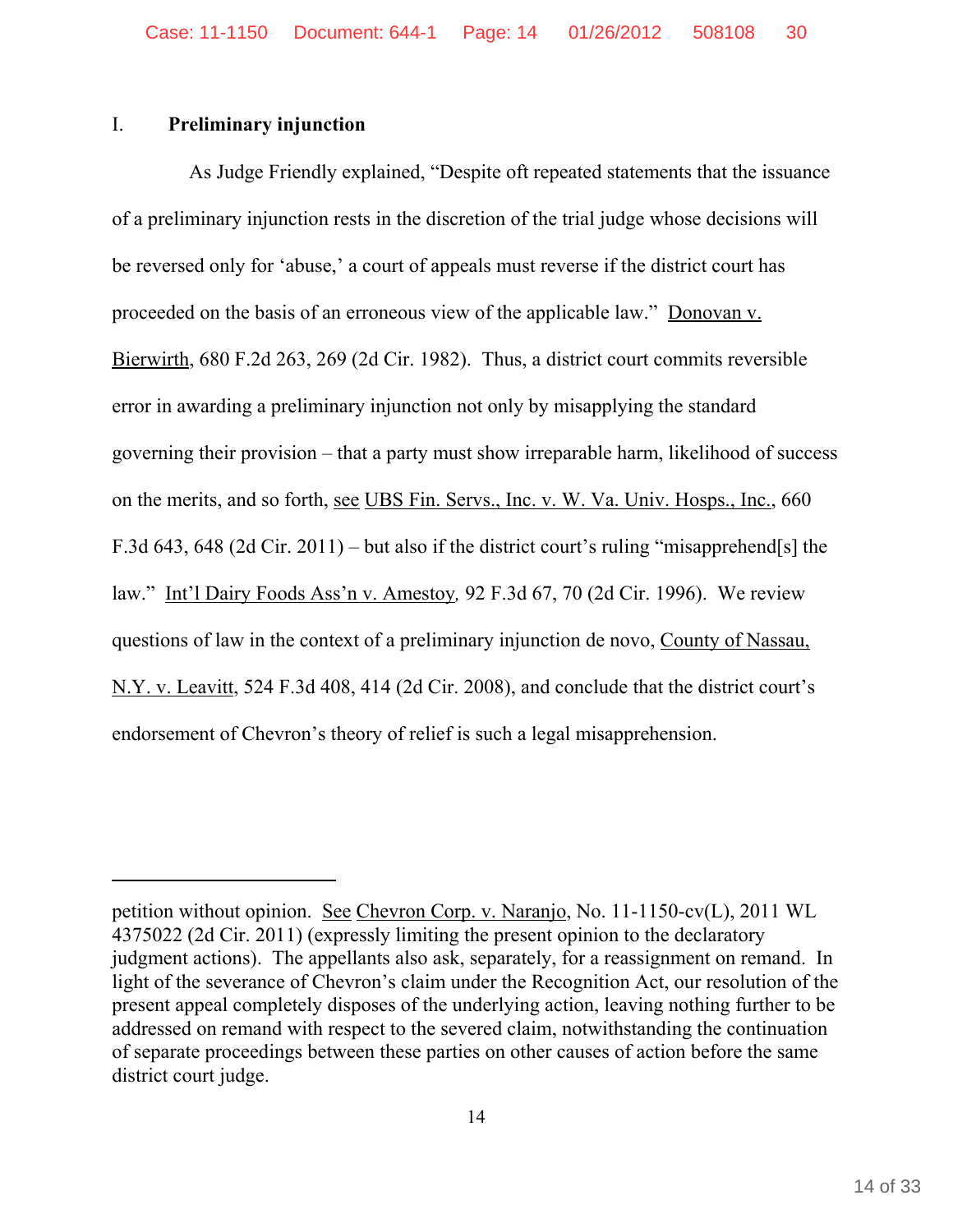### A. The Recognition Act

"New York has traditionally been a generous forum in which to enforce judgments for money damages rendered by foreign courts, and, in accordance with that tradition, the State adopted the Uniform Foreign Money-Judgments Recognition Act as CPLR article 53." See Galliano, S.A. v. Stallion, Inc., 15 N.Y.3d 75, 79-80 (2010) (internal quotation marks). The Recognition Act supports the enforcement of foreign judgments that are "final, conclusive and enforceable where rendered even though an appeal therefrom is pending or it is subject to appeal." N.Y. C.P.L.R. § 5302. There are ten exceptions to that presumption of enforceability, two of which mandate nonrecognition, the other eight leaving the question of nonrecognition to the court's discretion. Id. § 5304; see also Thomas & Agnes Carvel Found. v. Carvel, 736 F. Supp. 2d 730, 743 (S.D.N.Y. 2010). One of the mandatory exceptions requires that a court not enforce a judgment if "the judgment was rendered under a system which does not provide impartial tribunals or procedures compatible with the requirements of due process of law." N.Y. C.P.L.R. § 5304(a)(1). The court may also decline recognition if, inter alia, "the judgment was obtained by fraud." Id.  $\S$  5304(b)(3).

Chevron bases its preemptive, global anti-enforcement effort on three arguments: (1) that the judgment was fraudulently procured, in violation of N.Y. C.P.L.R. § 5304(b)(3); (2) that Ecuador lacks impartial tribunals, in violation of N.Y. C.P.L.R. § 5304(a)(1); and (3) that domestic and international due process were violated in procuring the judgment, in violation of N.Y. C.P.L.R.  $\delta$  5304(a)(1).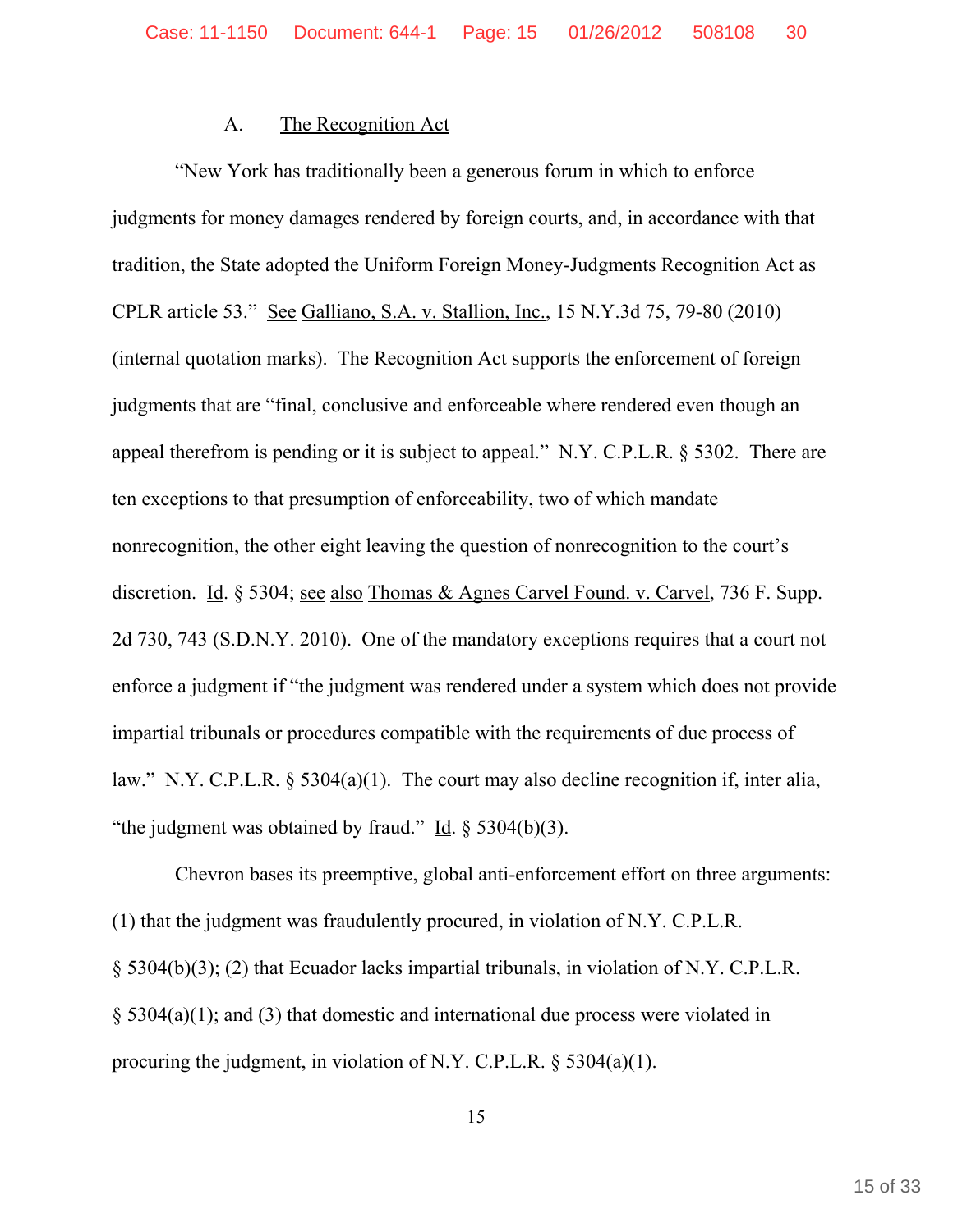Whatever the merits of Chevron's complaints about the Ecuadorian courts, however, the procedural device it has chosen to present those claims is simply unavailable: The Recognition Act nowhere authorizes a court to declare a foreign judgment unenforceable on the preemptive suit of a putative judgment-debtor. The structure of the Act is clear. The sections on which Chevron relies provide *exceptions* from the circumstances in which a holder of a foreign judgment can obtain enforcement of that judgment in New York; they do not create an affirmative cause of action to declare foreign judgments void and enjoin their enforcement.

Previous experience with the Recognition Act and similar statutes in other jurisdictions supports this conclusion: nearly every court to analyze these exceptions has done so only when the judgment-debtor raised them as affirmative defenses.<sup>12</sup> Our research has discovered only one out-of-circuit district court case that has allowed a judgment-debtor to use the Recognition Act to make such a preemptive declaration. See Shell Oil Co. v. Franco, No. CV 03-8846 NM, 2005 WL 6184247 (C.D. Cal. Nov. 10, 2005). In Shell, the Central District of California concluded that the plaintiff-judgmentdebtor's preemptive maneuver was appropriate because the judgment-creditor had already sought enforcement of its Nicaraguan judgment in California, but had failed to name a

<sup>&</sup>lt;sup>12</sup> See Osorio v. Dole Food Co.,  $665$  F. Supp. 2d 1307 (S.D. Fla. 2009) (Nicaragua); Kensington Int'l Ltd. v. Republic of Congo, 461 F.3d 238 (2d Cir. 2006) (Congo); Soc'y of Lloyd's v. Ashenden, 233 F.3d 473 (7th Cir. 2000) (England); Bridgeway Corp v. Citibank, 45 F. Supp. 2d 276 (S.D.N.Y. 1999) (Liberia); S.C. Chimexim S.A. v. Velco Enters. Ltd., 36 F. Supp. 2d 206 (S.D.N.Y. 1999) (Romania); Bank Melli Iran v. Pahlavi, 58 F.3d 1406 (9th Cir. 1995) (Iran); Ackermann v. Levine, 788 F.2d 830 (2d Cir. 1986) (West Germany).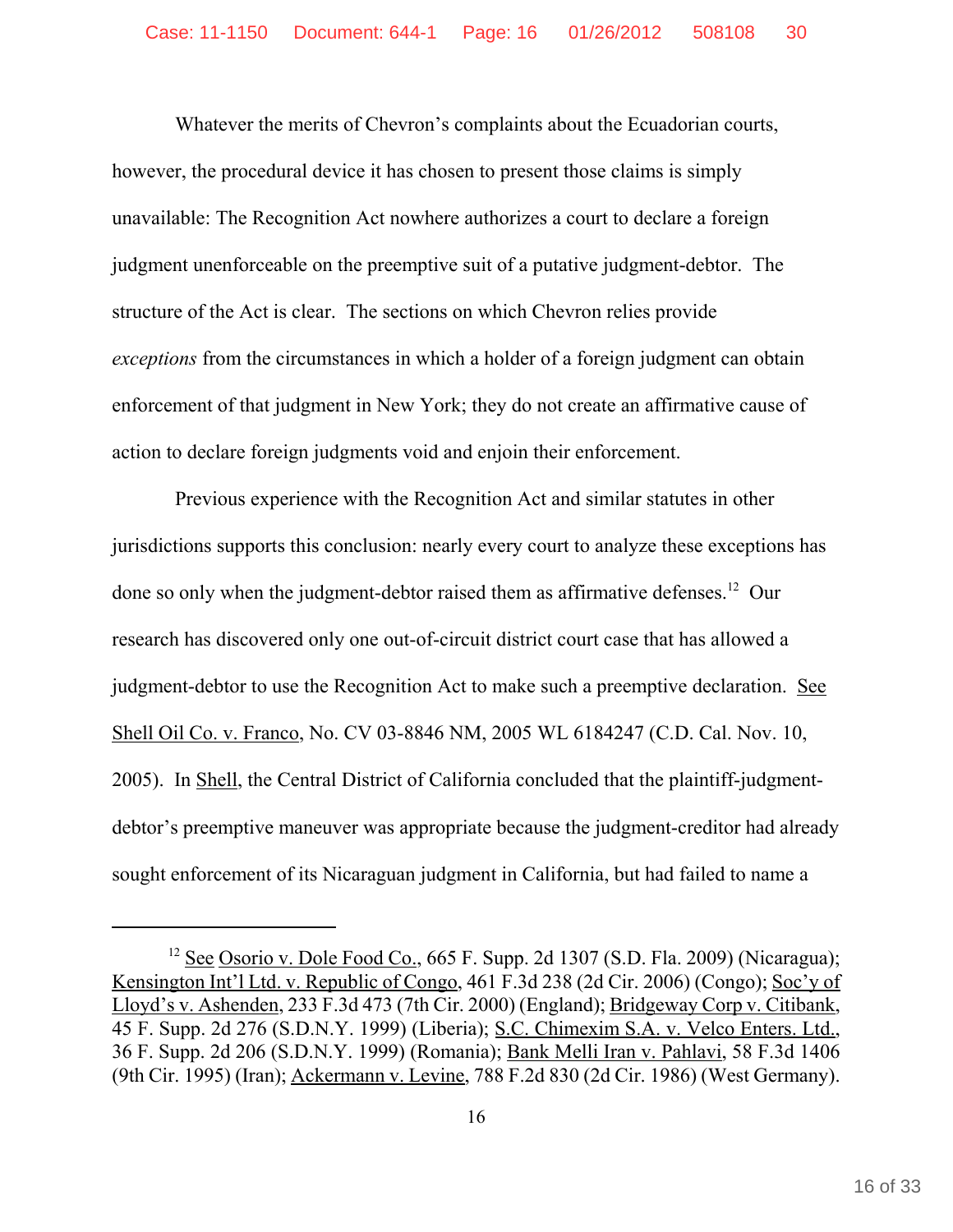defendant who was party to the foreign judgment – the plaintiffs sued Shell Chemical Company, and not Shell Oil Company, which are distinct legal entities.<sup>13</sup> After the court dismissed the enforcement action against Shell Chemical, Shell Oil preemptively sued for a declaration of nonrecognition of the foreign judgment. The district court granted the injunction, deeming the plaintiffs' first failed attempt at enforcement sufficient to trigger the nonrecognition exceptions of California's Recognition Act. Id. at \*4. Shell is distinguishable from the case at hand because the plaintiffs here have made no effort to enforce their judgment in New York (nor, indeed, in any other jurisdiction).<sup>14</sup>

Furthermore, to the extent that Shell stands for the proposition that the Recognition Act can be used by judgment-debtors as a procedural lever to seek affirmative invalidation of foreign judgments before their enforcement is sought, we decline to follow it. Challenges to the validity of foreign judgments under the

<sup>&</sup>lt;sup>13</sup> For the earlier action, see Franco v. Dow Chem. Co., No. CV 03-5094 NM, 2003 WL 24288299 (C.D. Cal. Oct. 20, 2003).

<sup>&</sup>lt;sup>14</sup> Although Chevron includes Shell in several string cites, it neither discusses the case's facts nor notes the procedural differences between it and the present dispute. Chevron does cite Younis Bros. & Co. v. Cigna Worldwide Ins. Co., 167 F. Supp. 2d 743, 747 (E.D. Pa. 2001), claiming that the court in that case issued a "worldwide injunction prohibiting judgment-creditor 'from taking any action to enforce [the Liberian judgment] in any jurisdiction.'" Appellee's Br. 37 (citing Younis Bros. 167 F. Supp. 2d at 747). This is a misleading characterization of the case. Younis Bros. held that a plaintiff who had previously *failed* in an effort to secure a judgment on an insurance policy for losses suffered in Liberia could not retry the case in foreign jurisdictions that refused to recognize the res judicata effects of the court's previous decision. The defendant in that case returned to the jurisdiction where the plaintiff had previously lost, and secured an anti-suit injunction that precluded the plaintiff from attempting to secure a judgment on the same facts, contra the previously failed effort. Younis Bros. 167 F. Supp. 2d at 747.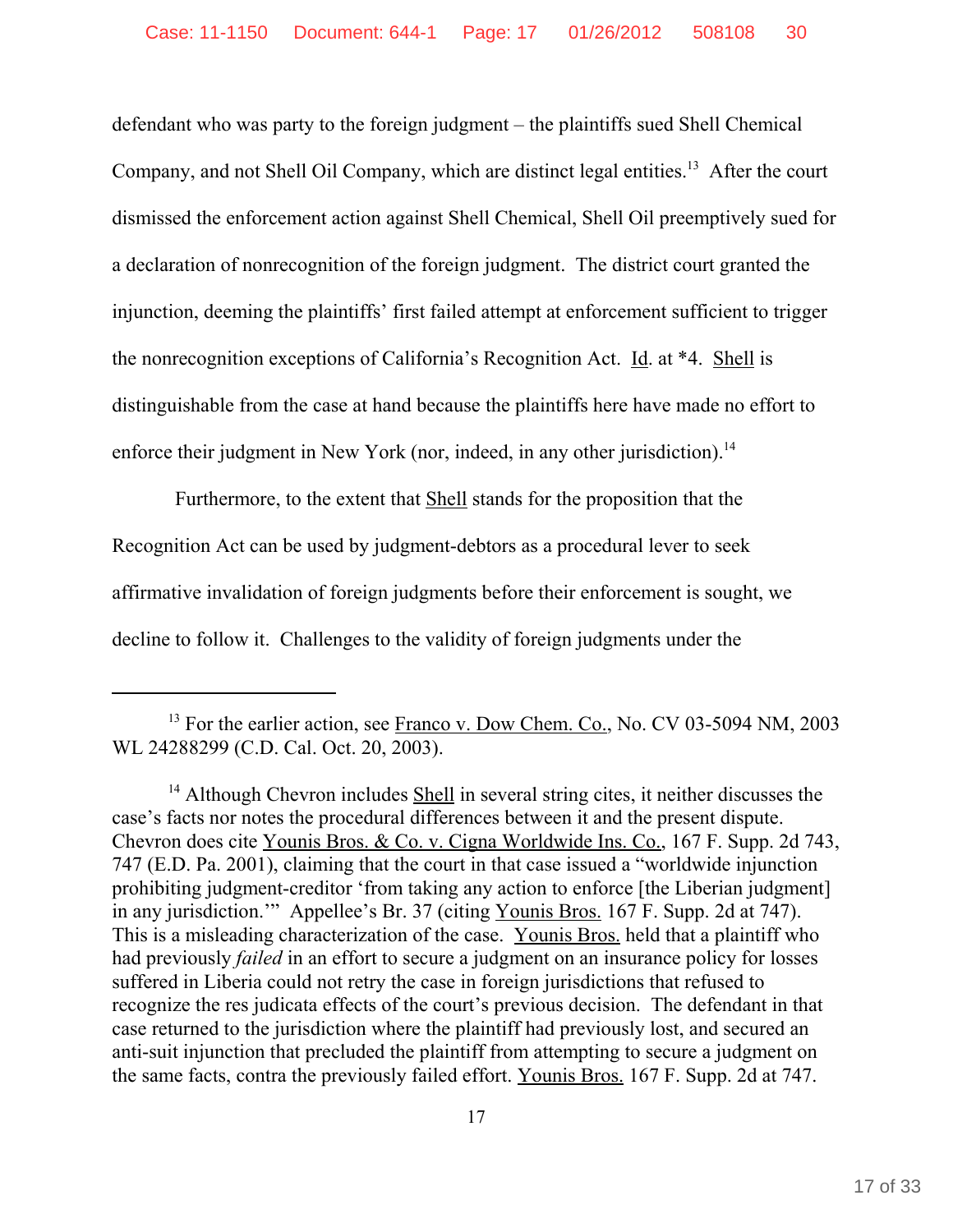Recognition Act can occur only after a bona fide judgment-creditor seeks enforcement in an "action on the judgment, a motion for summary judgment in lieu of complaint, or in a pending action by counterclaim, cross-claim or affirmative defense," and not before. See N.Y. C.L.P.R. § 5303.

These procedural requirements exist for good reason. The Recognition Act and the common-law principles it encapsulates are motivated by an interest to *provide for* the enforcement of foreign judgments, not to prevent them. The Act "was designed to promote the efficient enforcement of New York judgments abroad by assuring foreign jurisdictions that their judgments would receive streamlined enforcement" in New York. CIBC Mellon Trust Co. v. Mora Hotel Corp. N.V. 100 N.Y.2d 215, 221 (2003) (citation omitted). See also Arthur T. von Mehren & Donald T. Trautman, *Recognition of Foreign Adjudications: A Survey and a Suggested Approach*, 81 Harv. L. Rev. 1601, 1602-03 (1968) (describing the purpose of "fostering the elements of stability and unity essential to an international order" through the enforcement of foreign judgments). The exceptions to that rule – such as the mandatory nonrecognition of judgments procured without due process or personal jurisdiction – serve the same purpose: to facilitate trust among nations and their judicial systems by preventing one jurisdiction from using the trappings of sovereignty to engage in a sort of seignorage by which easy judgments are minted and sold to any plaintiff willing to pay for them. Accordingly, a jurisdiction such as New York that requires foreign judgments to comport with certain basic requirements of fairness and legitimacy instills trust in the overall enforcement-facilitation framework.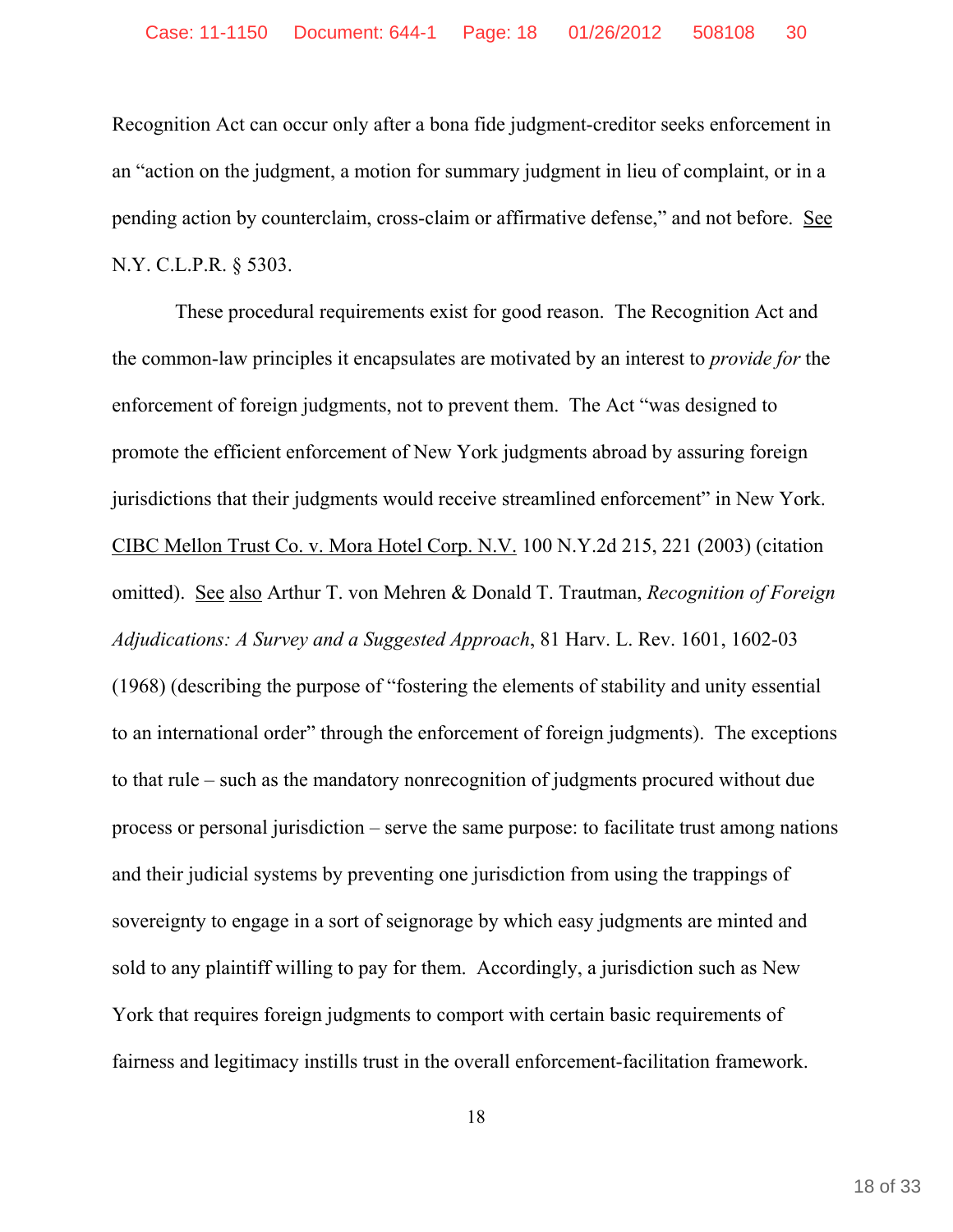Chevron would turn that framework on its head and render a law designed to facilitate "generous" judgment enforcement into a regime by which such enforcement could be preemptively avoided. Galliano, 15 N.Y.3d at 80. It is not enough to allege, as Chevron does at great length, that Ecuadorian courts in general and the Ecuadorian provincial court in particular are precisely the kind of tribunals that the Act's exceptions seek to preclude from issuing recognizable foreign judgments. If such is the case  $-a$ question on which we offer no opinion – Chevron will have its opportunity to challenge the judgment's enforcement under this Act at such time, if any, as judgment-creditors seek to enforce the judgment in New York.<sup>15</sup>

That the Ecuadorian judgment is now, in light of the Ecuadorian intermediate court's January 2012 ruling, potentially "final, conclusive and enforceable where rendered" makes Chevron's theory of relief no more consistent with New York law.16

<sup>&</sup>lt;sup>15</sup> Indeed, the burden may be on the would-be judgment-creditors themselves to establish that the judgment was *not* the procured from an inadequate judicial system. See Ackermann, 788 F.2d at 842 n.12 (finding that the plaintiff in a foreign enforcement action bears the burden to prove that the mandatory exceptions do not apply, after which the defendant bears the burden to show why the court should exercise its discretion under the nonmandatory factors to find nonrecognition); Shen v. Leo A. Daly Co., 222 F.3d 472, 476 (8th Cir. 2000) (holding that "the party arguing that the [foreign] judgment should be given preclusive effect[] must establish each of the[] factors."). But see Osorio, 665 F. Supp. 2d at 1324 (holding that the plaintiff must show only that the judgment was final, conclusive, and enforceable where rendered, and, if the plaintiff does so, the "burden . . . shifts to Defendants to establish one or more grounds for nonrecognition").

<sup>&</sup>lt;sup>16</sup> The LAPs seem to argue that because the Ecuadorian intermediate appellate court had not yet issued its opinion at the time the district court issued its injunction, and that the Ecuadorian trial court's decision was thus not final, conclusive, or enforceable where rendered, the case is unripe for adjudication under the U.S. Constitution's "case or controversy" requirement. U.S. Const. Art. III, § 2 cl. 1. We have jurisdiction, however,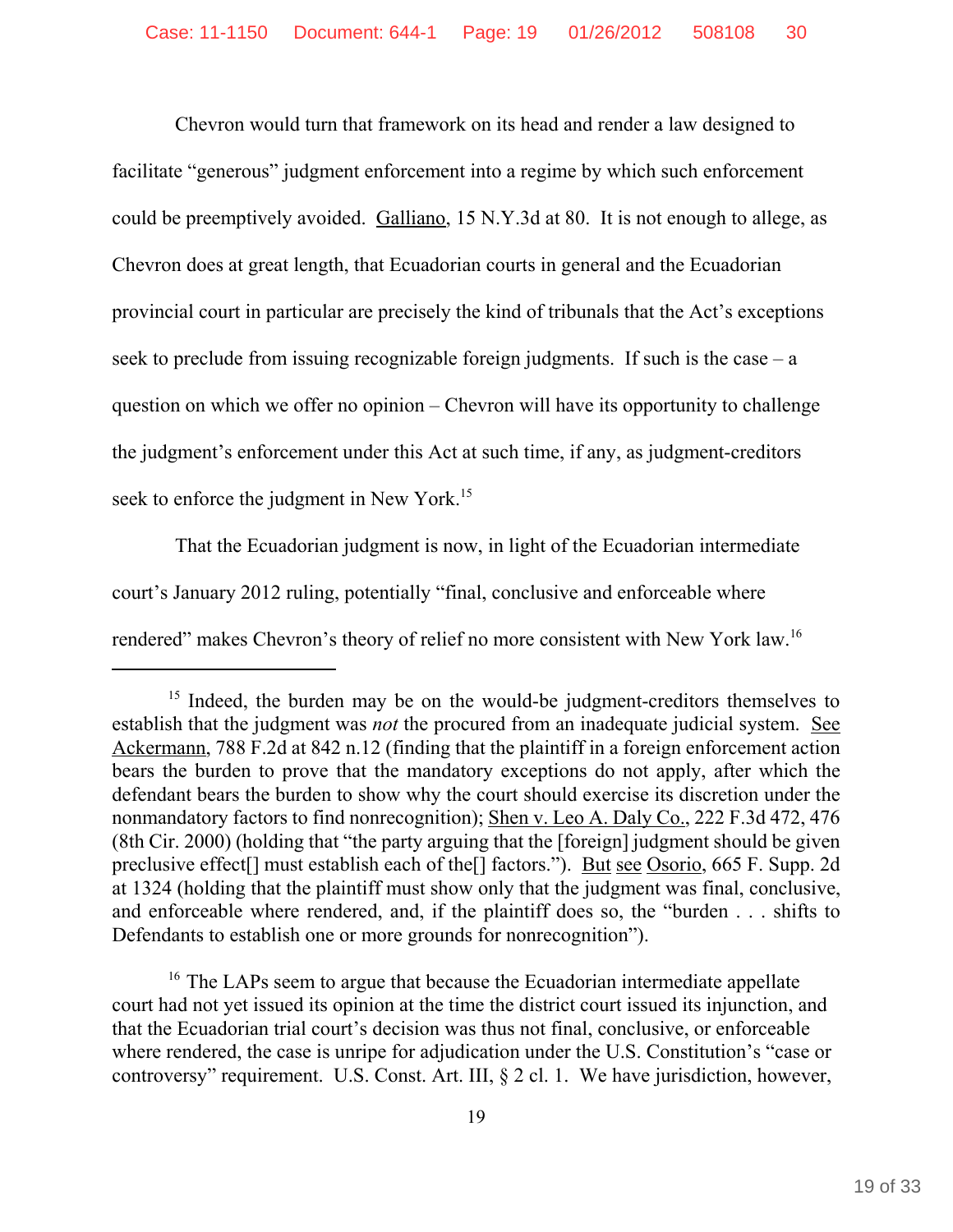N.Y. C.P.L.R. § 5302. The existence of such an enforceable judgment is a *necessary* condition that must precede the invocation of the Recognition Act; it is not, as we have just explained, a sufficient condition. There is thus no legal basis for the injunction that Chevron seeks, and, on these facts, there will be no such basis until judgment-creditors affirmatively seek to enforce their judgment in a court governed by New York or similar law.

# B. International Comity Concerns

Considerations of international comity provide additional reasons to conclude that the Recognition Act cannot support the broad injunctive remedy granted by the district court. As noted above, the New York legislature, in enacting the Recognition Act, sought to provide a ready means for foreign judgment-creditors to secure routine enforcement of their rights in the New York courts, while reserving New York's right to decline to participate in the enforcement of fraudulent "judgments" obtained in corrupt legal

for two reasons. Most obviously, the Ecuadorian intermediate court has now released its opinion; the decision may now be enforceable, subject to the procedural requirements identified earlier. Second, at the time the appeal was first taken, the question whether the judgment was unenforceable outside of Ecuador was disputed: Chevron insisted, at oral argument, that a treaty between Ecuador and certain other Latin American countries would permit even the trial court's preliminary judgment to serve as a sufficient basis for the attachment of Chevron's assets outside of Ecuador. Chevron's expert on Ecuadorian law, in his affidavit before the district court, suggests that the unnamed treaty may be the Inter-American Convention on the Execution of Preventive Measures, which – according to Chevron's expert – might allow the LAPs "to secure attachment and/or freezing of assets in Ecuador and other jurisdictions which may recognize and enforce Ecuadorian preventive measures, such as Colombia." Regardless of whether Chevron's theory of the laws of Latin American judgment enforcement is correct, the controversy on this very point is sufficient for a finding of ripeness under Article III.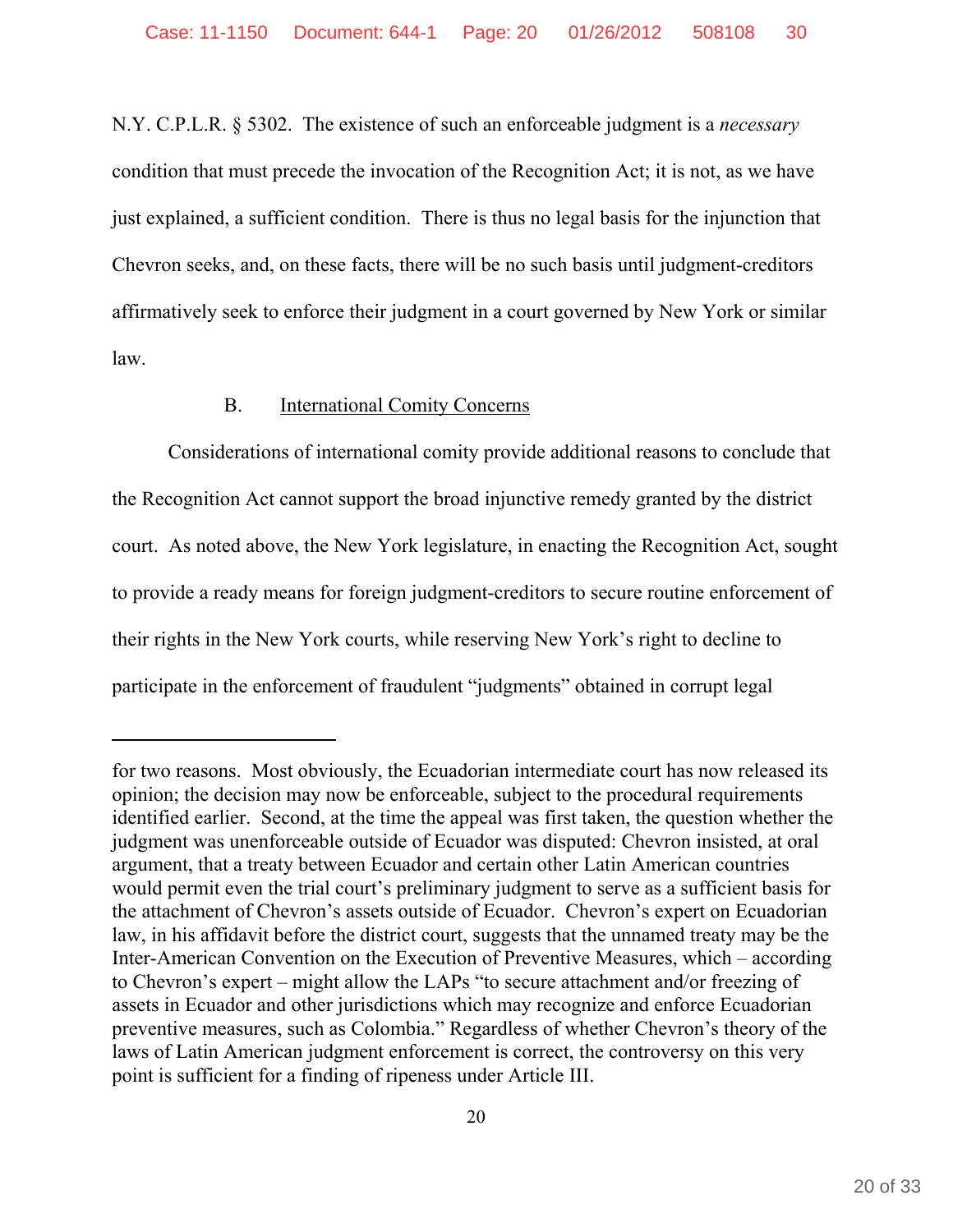systems whose courts failed to provide the basic rudiments of fair adjudication. In doing so, New York undertook to act as a responsible participant in an international system of justice – not to set up its courts as a transnational arbiter to dictate to the entire world which judgments are entitled to respect and which countries' courts are to be treated as international pariahs. The exceptions to New York's general policy of enforcing foreign judgments are exactly that: exceptions that permit New York courts, under specified circumstances, to decline efforts to take advantage of New York's policy of liberally enforcing such judgments. Nothing in the language, history, or purposes of the Act suggests that it creates causes of action by which disappointed litigants in foreign cases can ask a New York court to restrain efforts to enforce those foreign judgments against them, or to preempt the courts of other countries from making their own decisions about the enforceability of such judgments.

The parties thus appropriately devote considerable attention to the implications of the district court's injunction for international comity. See Donziger, 768 F. Supp. 2d at 646-48. But the central focus of their discussion is not the international comity concerns associated with the Recognition Act, but the extent to which our test articulated in China Trade & Dev. Corp. v. M.V. Choong Yong, 837 F.2d 33, 35 (2d Cir. 1987), guides the analysis. Before enjoining foreign litigation, China Trade and its progeny require that two threshold requirements be met: "(A) the parties are the same in both matters, and (B) resolution of the case before the enjoining court is dispositive of the action to be enjoined." Paramedics Electromedicina Comercial, Ltda. v. GE Med. Sys. Info. Techs.,

21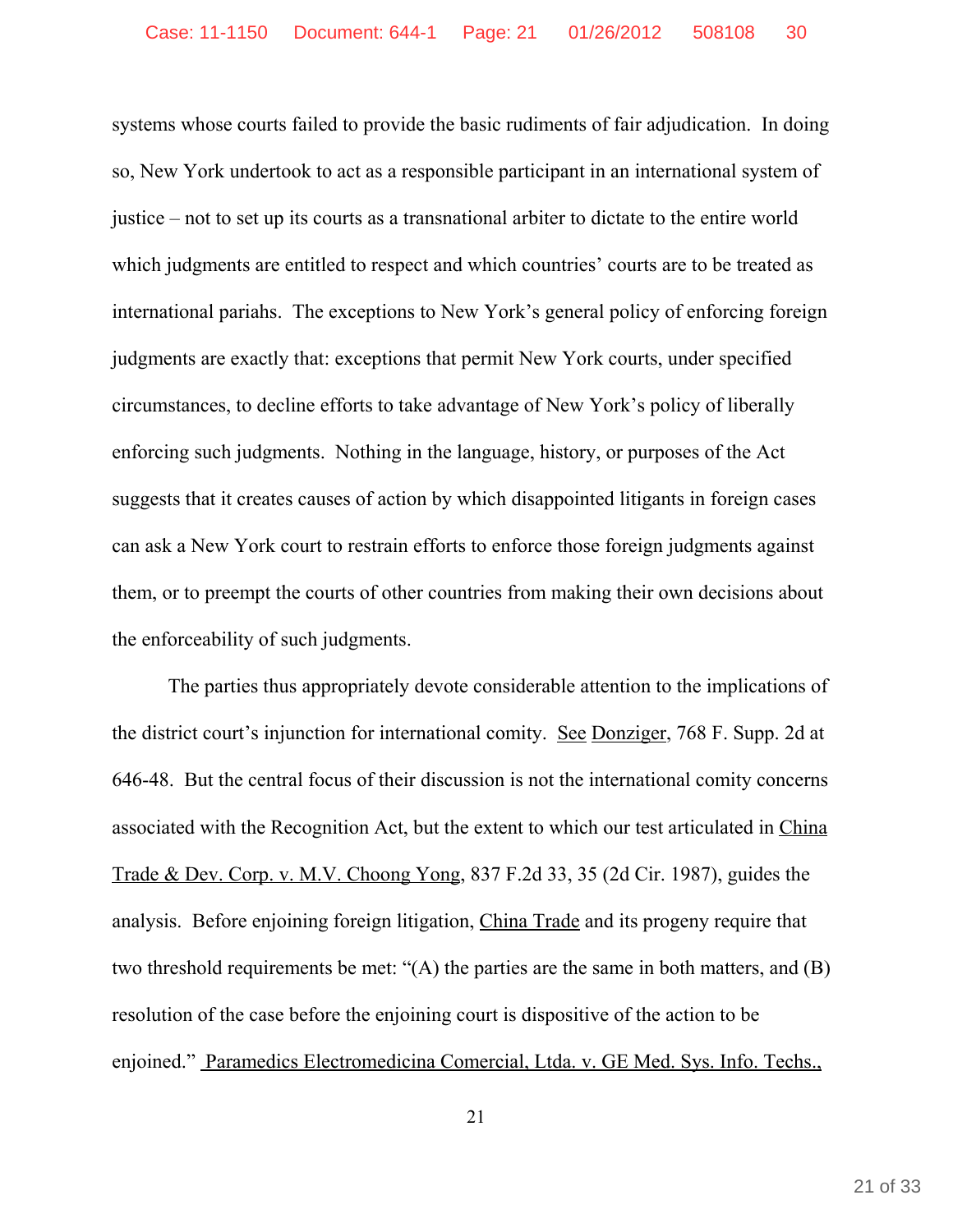Inc., 369 F.3d 645, 652 (2d Cir. 2004) (citing China Trade, 837 F.2d at 36). If those threshold requirements are met, "courts are directed to consider a number of additional factors," id., including whether the parallel litigation would: "(1) frustrate a policy in the enjoining forum; (2) be vexatious; (3) threaten the issuing court's in rem or quasi in rem jurisdiction; (4) prejudice other equitable considerations; or (5) result in delay, inconvenience, expense, inconsistency, or a race to judgment," Karaha Bodas Co. v Perusahaan Pertambangan Minyak Dan Gas Bumi Negara, 500 F.3d 111, 119 (2d Cir. 2007) (alterations omitted).

The China Trade balancing test has limited relevance here. China Trade and its progeny deal with anti-foreign-suit injunctions, which bear at most a passing resemblance to the injunction that Chevron seeks. China Trade anti-suit injunctions are imposed where the same parties attempt to litigate the same underlying dispute in multiple fora, often in a so-called "race for res judicata." Dow Jones & Co. v. Harrods, Ltd., 237 F. Supp. 2d 394, 432 (S.D.N.Y. 2002); see also Karaha Bodas Co., 500 F.3d at 117 (affirming an injunction against Indonesia, which had attempted to challenge the factual validity of a Swiss arbitral award confirmed in federal courts through litigation in the Cayman Islands).

Although both sides have characterized the district court's injunction as an "antisuit injunction" to be assessed according to the standards set out in China Trade, it is, in reality, an *anti-enforcement* injunction, and is therefore not governed by those standards. Chevron's declaratory action and the underlying litigation in Ecuador encompass two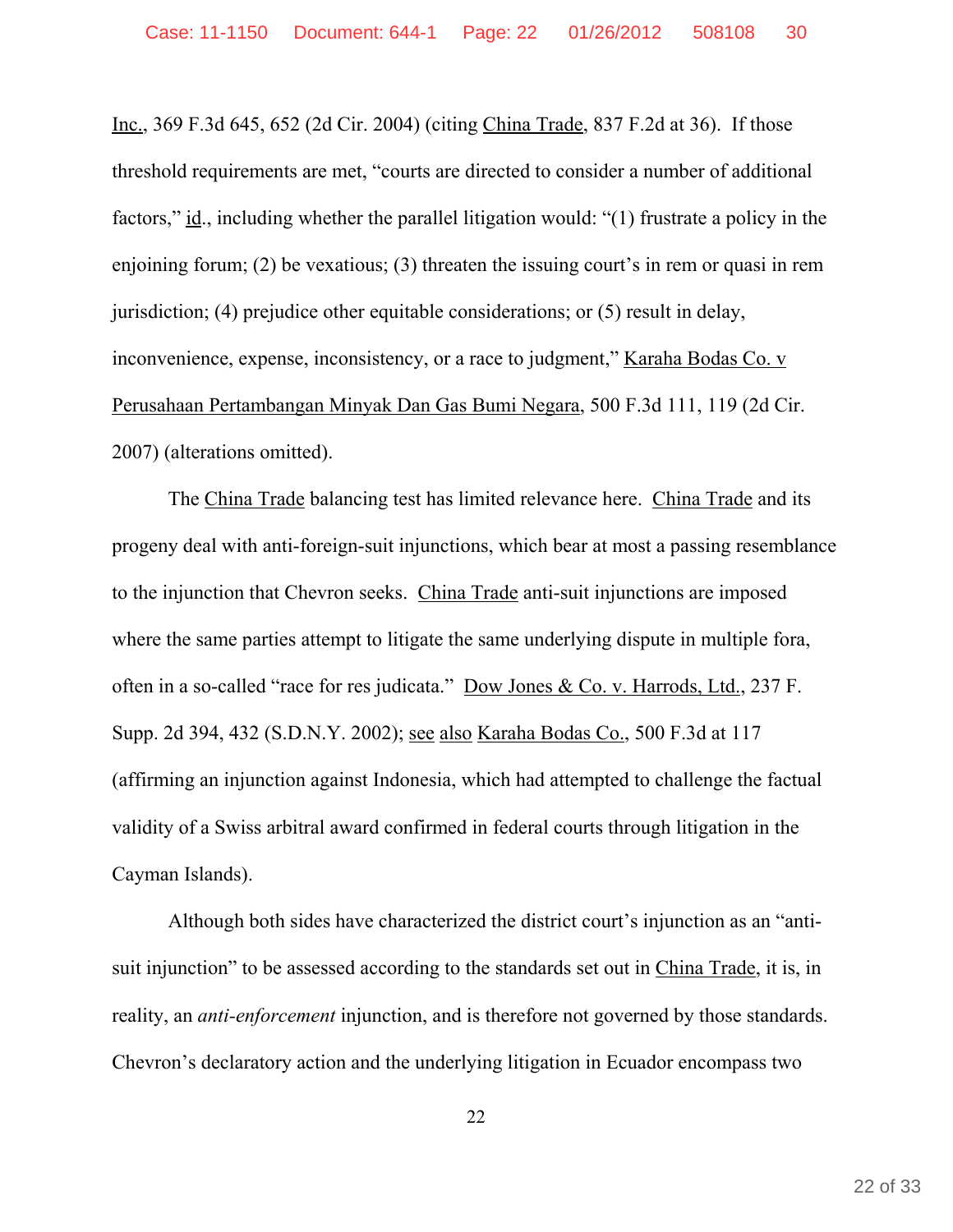distinct disputes. In Ecuador, the parties continue to litigate the extent to which Chevron's predecessor polluted Lago Agrio, and whether the company is liable for the resulting damages. In the case before us, Chevron seeks to preemptively declare invalid the judgment that Ecuador's courts may ultimately issue in that previous litigation. The two actions are not only separate, but sequential. The factors discussed in China Trade therefore do not apply; the appropriate analytical framework is the one imposed by the Recognition Act.

This does not mean that international comity is not relevant to the disposition of this case. A decision by a court in one jurisdiction, pursuant to a legislative enactment in that jurisdiction, to decline to enforce a judgment rendered in a foreign jurisdiction necessarily touches on international comity concerns. It is a particularly weighty matter for a court in one country to declare that another country's legal system is so corrupt or unfair that its judgments are entitled to no respect from the courts of other nations. That inquiry may be necessary, however, when a party seeks to invoke the authority of our courts to enforce a foreign judgment.

But when a court in one country attempts to preclude the courts of every other nation from ever considering the effect of that foreign judgment, the comity concerns become far graver. In such an instance, the court risks disrespecting the legal system not only of the country in which the judgment was issued, but also those of other countries, who are inherently assumed insufficiently trustworthy to recognize what is asserted to be the extreme incapacity of the legal system from which the judgment emanates. The court

23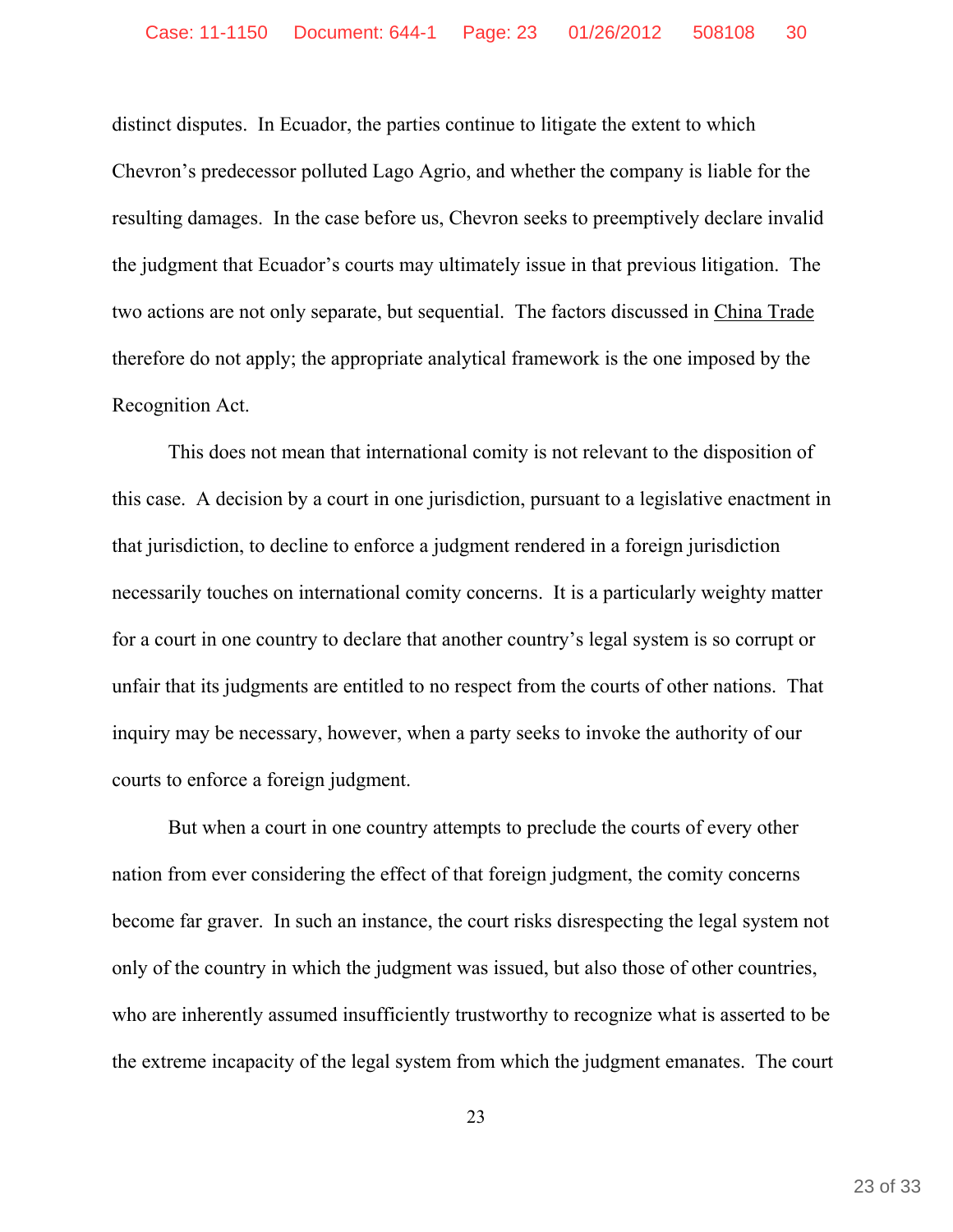presuming to issue such an injunction sets itself up as the definitive international arbiter of the fairness and integrity of the world's legal systems.

The district court opinion here nowhere addresses the legal rules that would govern the enforceability of an Ecuadorian judgment under the laws of France, Russia, Brazil, Singapore, Saudi Arabia or any of the scores of countries, with widely varying legal systems, in which the plaintiffs might undertake to enforce their judgment. Nor is it clear how a conclusion that the judgment may not be enforced in New York, based on analysis of a New York statute that undertakes to address nothing more than whether New York will recognize the judgment, could authorize a court sitting in New York to address the rules applicable in other countries, or to enjoin the plaintiffs from even presenting the issue to the courts of other countries for adjudication under their own laws. Nothing in the New York statute, or in any precedent interpreting it, authorizes a court to enjoin parties holding a judgment issued in one foreign country from attempting to enforce that judgment in yet another foreign country.

We need not address here whether and how international comity concerns would affect a hypothetical effort by a state to vest its courts with the authority to issue so radical an injunction. There is no such statutory authorization, for New York has authorized no such relief. To resolve the dispute before us, we need only address whether the statutory scheme announced by New York's Recognition Act allows the district court to declare the Ecuadorian judgment non-recognizable, or to enjoin plaintiffs from seeking

24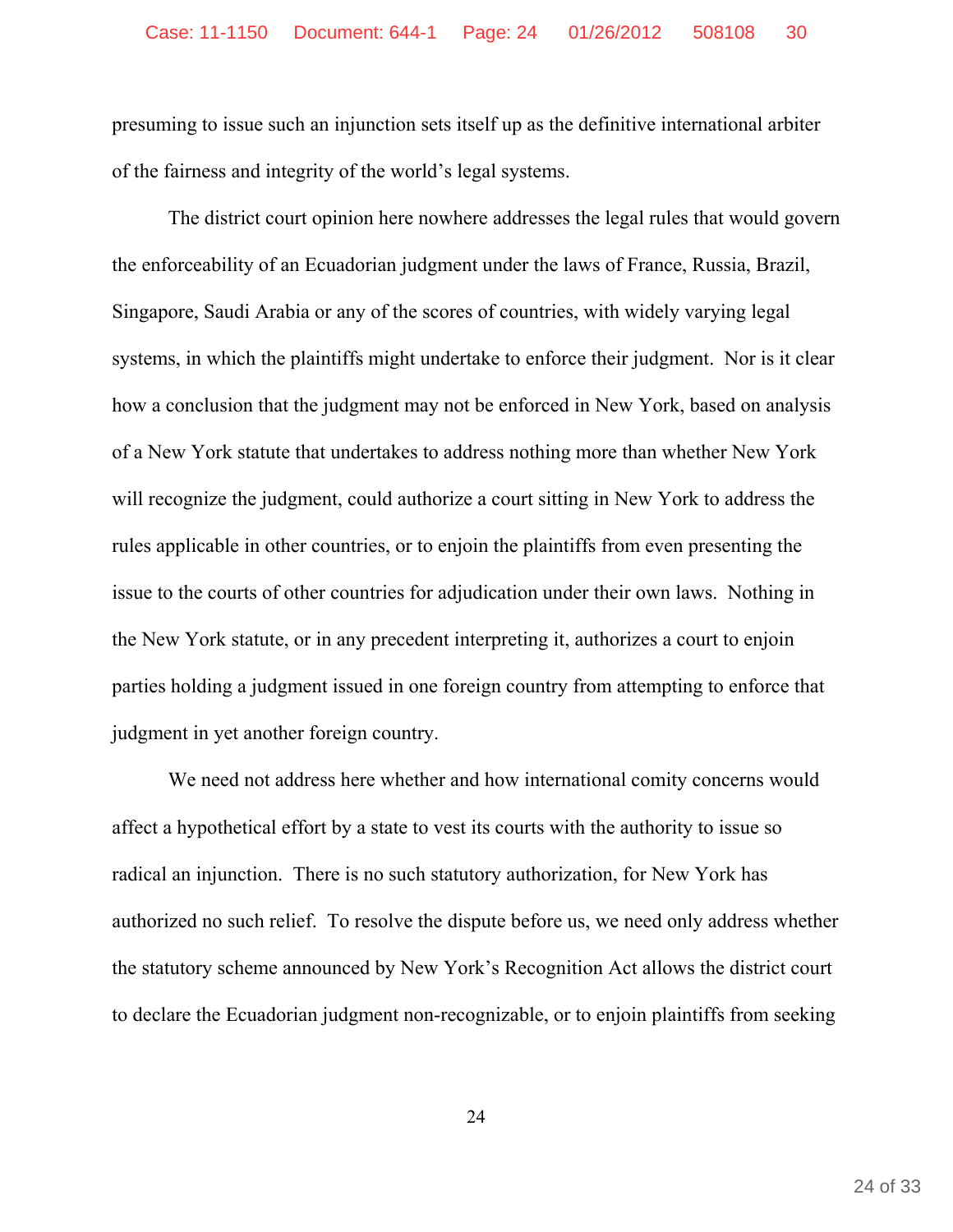to enforce that judgment. Because we find that it does not, the injunction collapses before we reach issues of international comity.

## C. The Declaratory Judgment Act

Chevron implicitly acknowledges the Recognition Act's limitations by attempting to characterize its far-reaching claims as a simple declaratory judgment action under the federal Declaratory Judgment Act, 28 U.S.C. §§ 2201-2202 ("DJA"). This argument misunderstands the purpose of the DJA. The DJA gives a district court the discretion to "declare the legal rights and other legal relations of any interested party seeking such declaration." Id. § 2201(a). But that discretion does not extend to the declaration of rights that do not exist under law. Like a preliminary injunction, a declaratory judgment relies on a valid legal predicate. The DJA is "procedural only," Skelly Oil Co. v. Phillips Petroleum Co., 339 U.S. 667, 671 (1950), and "does not create an independent cause of action," Davis v. United States, 499 F.3d 590, 594 (6th Cir. 2007). See also Hanson v. Wyatt, 552 F.3d 1148, 1157 (10th Cir. 2008) (finding that the DJA "does not create substantive rights" (internal quotation marks omitted)); Union Labor Life Ins. Co. v. Olsten Corp. Health & Welfare Benefit Plan, 617 F. Supp. 2d 131, 150-51 (E.D.N.Y. 2008); Dow Jones, 237 F. Supp. 2d at 420 (finding that the plaintiff's proposed use of the Act would "invest [it] with operation as a source of substantive rights – a purpose for which the statute was not envisioned"). Thus, where the Recognition Act does not provide that legal predicate, the DJA cannot expand the statute's authority by doing so. Other courts have agreed: cases that reference both the DJA and any permutation of the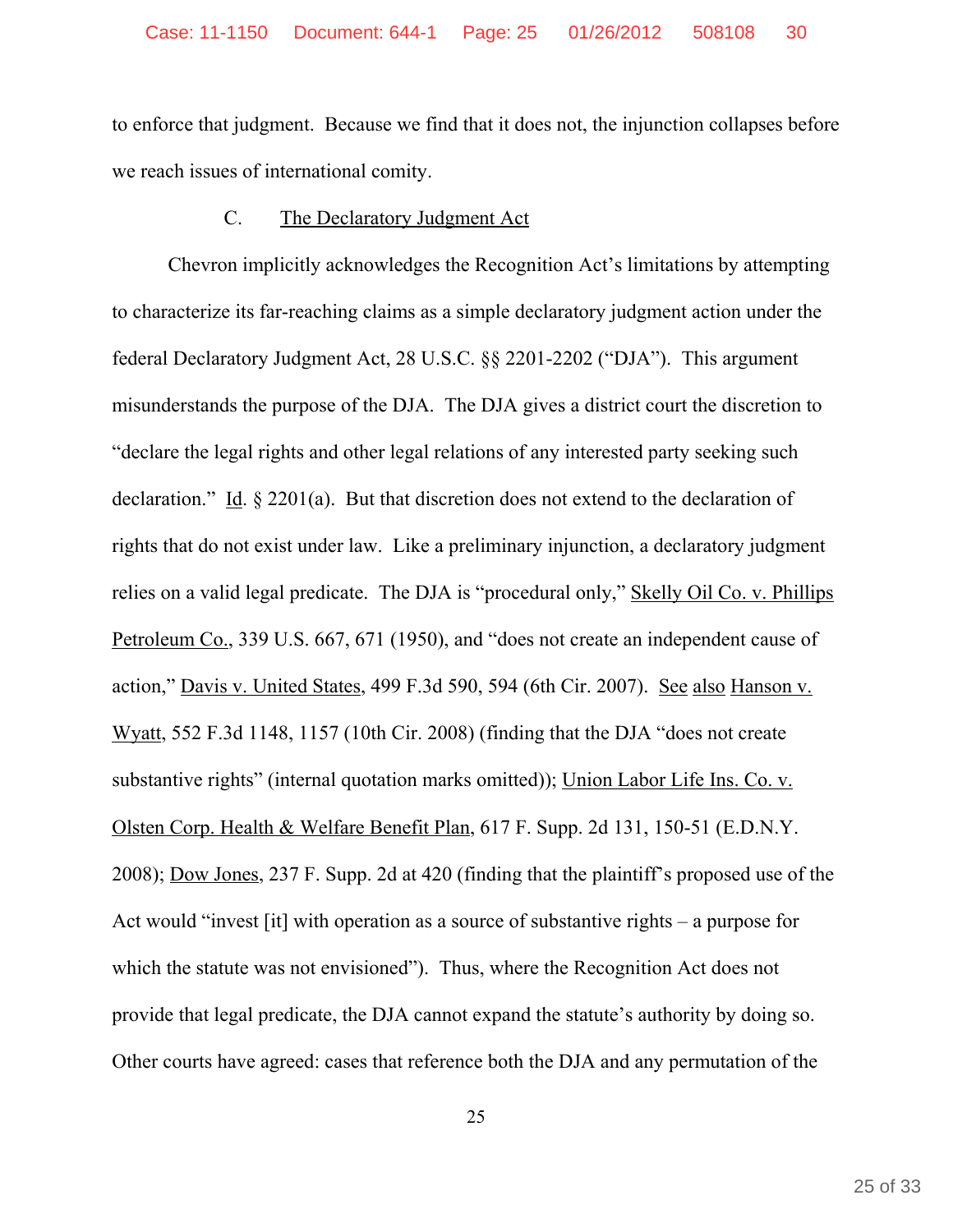Recognition Act are few, and we have found none in which a court undertook to use the DJA to declare the unenforceability of a foreign judgment before the putative judgmentcreditor could seek it.

One case where judgment-debtors asked a court to declare a foreign judgment unenforceable under the DJA is particularly instructive. In Basic v. Fitzroy Eng'g, Ltd., 949 F. Supp. 1333 (N.D. Ill. 1996), the court sua sponte instructed the plaintiff to pursue "an obvious alternative remedy that [was] not only a 'better' approach, but still allow[ed] [the putative judgment-debtor] to argue the same points to an American judge, albeit at a later date." Id. at 1341. That alternative, of course, was for the judgment-debtor to wait for the putative judgment-creditor to bring an enforcement action under the Illinois version of the Recognition Act, and then raise nonrecognition as an affirmative defense. Id.

Chevron attempts to redeem the novelty of its argument by arguing that its action is permitted under the Dow Jones test, which guides courts in issuing declaratory judgments. Dow Jones & Co. v. Harrods, Ltd., 346 F.3d 357, 359-60 (2d Cir. 2003). That test is of limited relevance in this case. Because the DJA cannot create legal rights that do not otherwise exist, no balancing test, no matter how its many factors are weighed, can lead us to establish such a right.

At any rate, once the issues under the Recognition Act are properly understood, it becomes clear that under the Dow Jones test the district court must be found to have abused its discretion in undertaking to issue a declaratory judgment. As discussed above,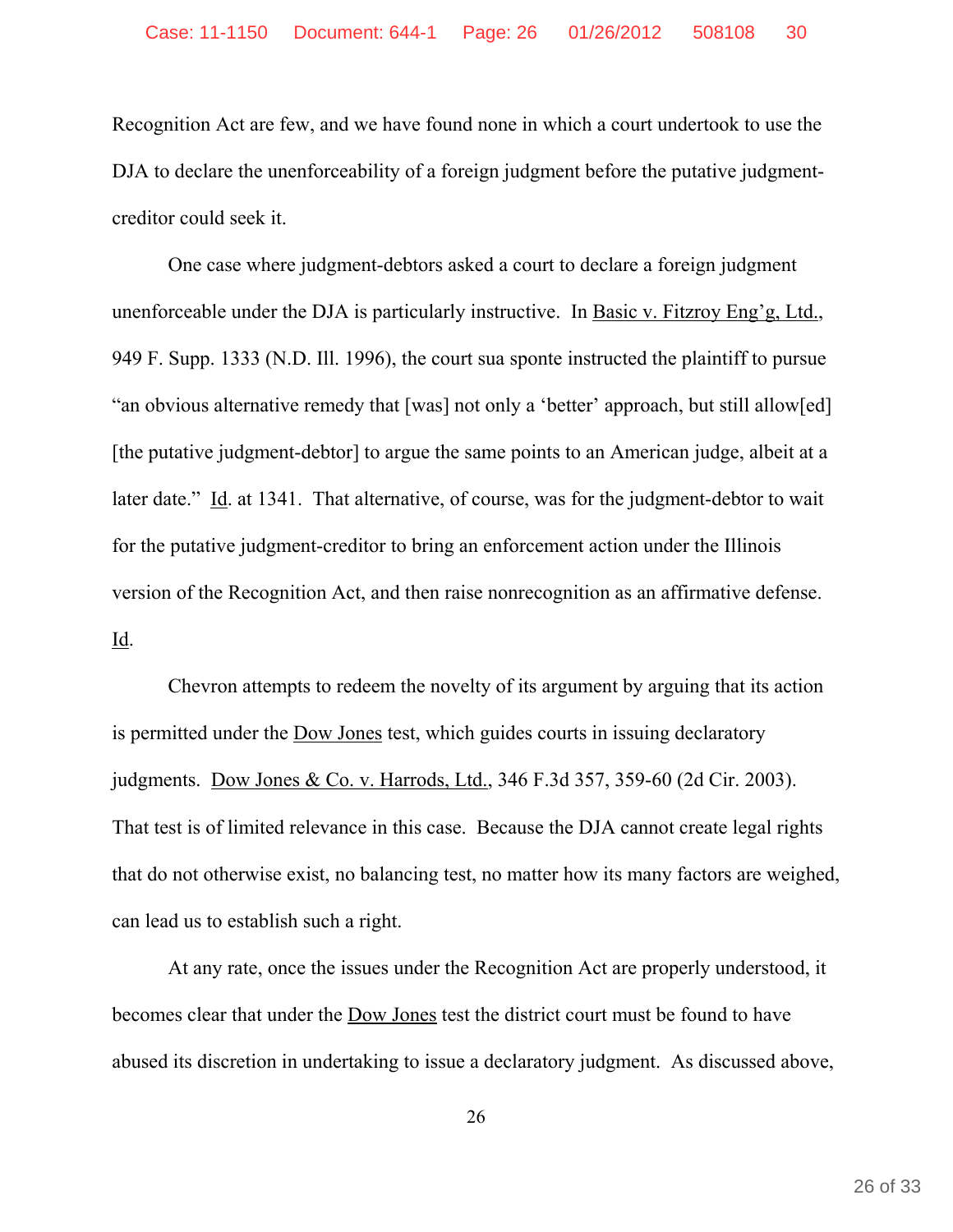the Recognition Act does not authorize a court to declare a foreign judgment null and void for all purposes in all countries, or to issue injunctions preventing parties to foreign litigation from acting abroad to present issues to foreign courts. The argument for a declaratory judgment, which thus becomes limited to the claim that Chevron can petition a New York court to declare in advance that any effort to enforce the Ecuadorian judgment *in New York,* must fail.

In Dow Jones, we noted that the primary issues in assessing the appropriateness of declaratory relief are "(1) whether the judgment will serve a useful purpose in clarifying or settling the legal issues involved; and (2) whether a judgment would finalize the controversy and offer relief from uncertainty." Id. at 359. We further noted with approval that other courts have elaborated on this standard by asking such questions as "(1) whether the proposed remedy is being used merely for 'procedural fencing' or a 'race to res judicata'; (2) whether the use of a declaratory judgment would increase friction between sovereign legal systems or improperly encroach on the domain of a state or foreign court; and (3) whether there is a better or more effective remedy." Id. at 359-60.

To state these standards is to make apparent that Chevron's argument for declaratory relief must fail. The LAPs hold a judgment from an Ecuadorian court. They may seek to enforce that judgment in any country in the world where Chevron has assets. There is no indication that they will select New York as one of the jurisdictions in which they will undertake enforcement efforts, and if they do, they will have to present their claim to a New York court which will then apply the standards of the Recognition Act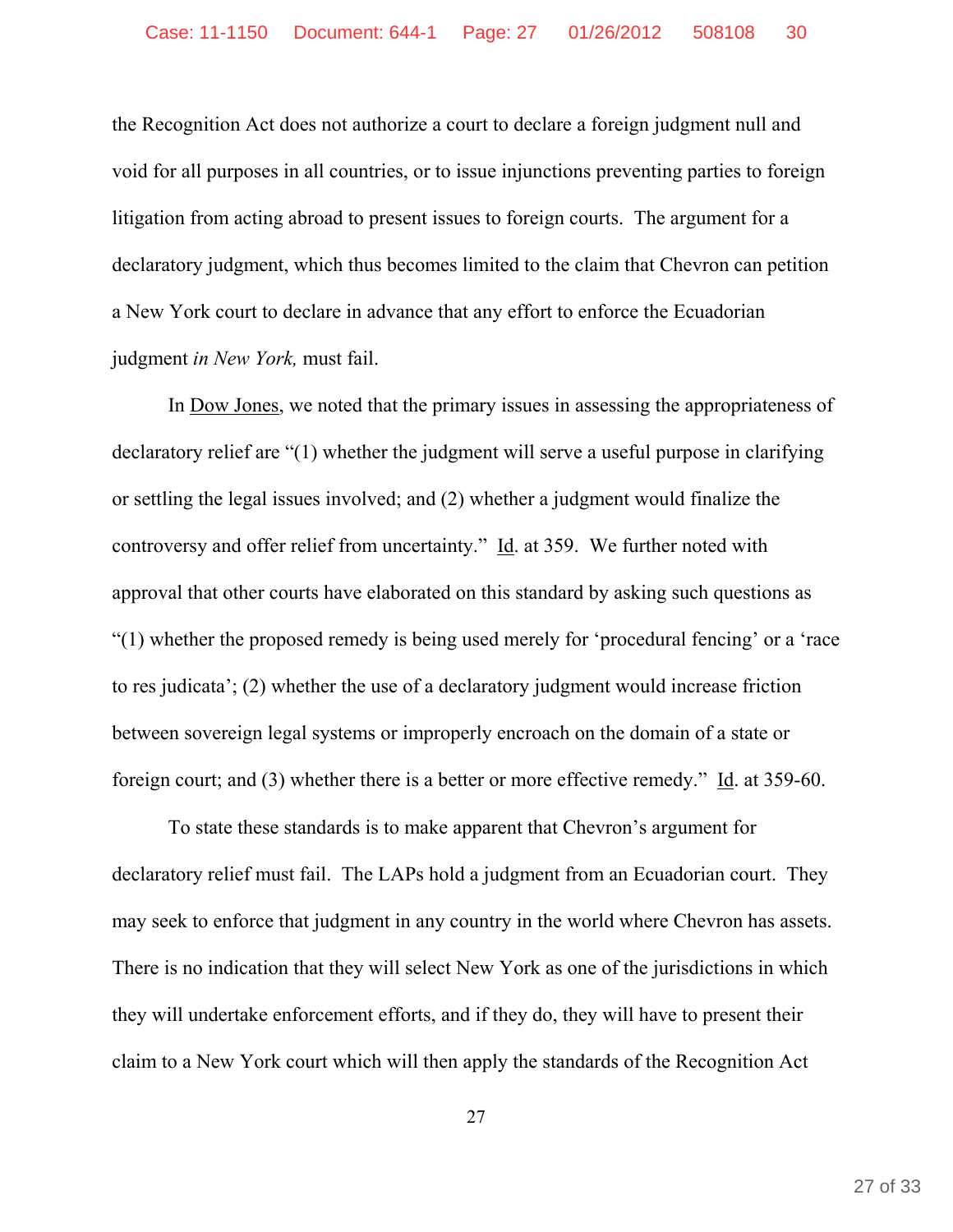before any adverse consequence may befall Chevron. It is unclear what is to be gained by provoking a decision about the effect in New York of a foreign judgment that may never be presented in New York. If such an advisory opinion were available, any losing party in litigation anywhere in the world with assets in New York could seek to litigate the validity of the foreign judgment in this jurisdiction.

Such a regime would unquestionably provoke extensive friction between legal systems by encouraging challenges to the legitimacy of foreign courts in cases in which the enforceability of the foreign judgment might otherwise never be presented in New York. As Chevron's effort to secure injunctive relief illustrates, permitting such speculative declaratory relief would encourage efforts by parties to seek a res judicata advantage by litigating issues in New York in order to obtain advantage in connection with potential enforcement efforts in other countries. And while the declaratory judgment might definitively settle the question of enforcement in New York – a question that in the ordinary course might never arise at all – it would hardly "finalize" the larger dispute between the parties about the legitimacy of the Ecuadorian judgment or its enforceability in other countries. We thus agree with the court in Basic, 949 F. Supp. at 1341, that a far better remedy is available: Chevron can present its defense to the recognition and enforcement of the Ecuadorian judgment in New York if, as and when the LAPs seek to enforce their judgment in New York.

28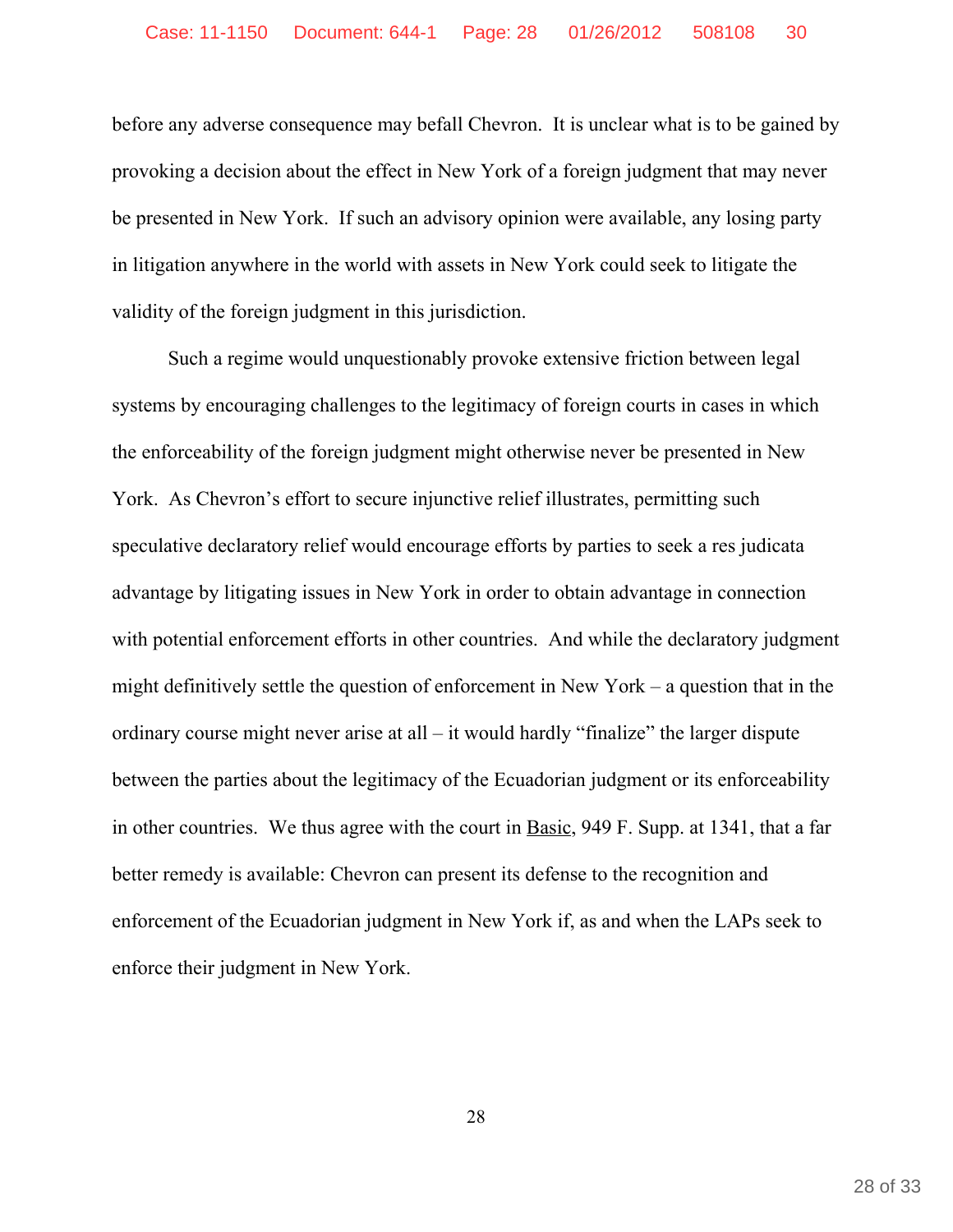# **CONCLUSION**

We have considered all of the parties' remaining arguments on appeal and find them to be either rendered moot by our disposition of this appeal or to pertain to litigation that is not properly before us.<sup>17</sup> Accordingly, for the foregoing reasons and consistent with our September 19, 2011 order, the judgment of the district court is REVERSED and

Similarly, we express no views on the merits of the parties' various charges and counter-charges regarding the Ecuadorian legal system and their adversaries' conduct of this litigation, which may be addressed as relevant in other litigation before the district court or elsewhere.

<sup>&</sup>lt;sup>17</sup> Two of the defendants-appellants, Naranjo and Payaguaje, also challenge the district court's personal jurisdiction over them. Ordinarily, we would address any challenge to personal jurisdiction prior to deciding the merits of the cause of action. See In re Rationis Enters., Inc. of Panama, 261 F.3d 264, 267-68 (2d Cir. 2001) (treating personal jurisdiction as a threshold determination that precedes adjudication of the merits). However, in cases such as this one with multiple defendants – over some of whom the court indisputably has personal jurisdiction – in which all defendants collectively challenge the legal sufficiency of the plaintiff's cause of action, we may address first the facial challenge to the underlying cause of action and, if we dismiss the claim in its entirety, decline to address the personal jurisdictional claims made by some defendants. This is particularly true when the personal jurisdictional challenges are based on factual allegations that are, in this early posture, still under development. See Ball v. Metallurgie Hoboken-Overpelt, S.A., 902 F.2d 194, 197 (2d Cir. 1990) (discussing the changing nature of personal jurisdiction analysis, depending on the procedural posture of the case); 4 C. Wright & A. Miller, Federal Practice and Procedure § 1067.6 (3d edition 2011) ("Alternatively, when the jurisdictional question is complex or difficult, a court simply may avoid the issue by resolving the suit on the merits when they clearly must be decided in favor of the party challenging jurisdiction, thereby obviating any need to decide the question; that approach is possible even when the jurisdictional issue lacks complexity."). This approach does not violate the Supreme Court's repudiation of the socalled "hypothetical jurisdiction" doctrine, Steel Co. v. Citizens for a Better Env't, 523 U.S. 83, 94-95 (1998), as our analysis is based on the undisputed personal jurisdiction of the other defendants. We therefore decline to address Naranjo and Payaguaje's personaljurisdiction arguments, and express no views regarding the district court's related analysis. See Donziger, 768 F. Supp. 2d at 640-45.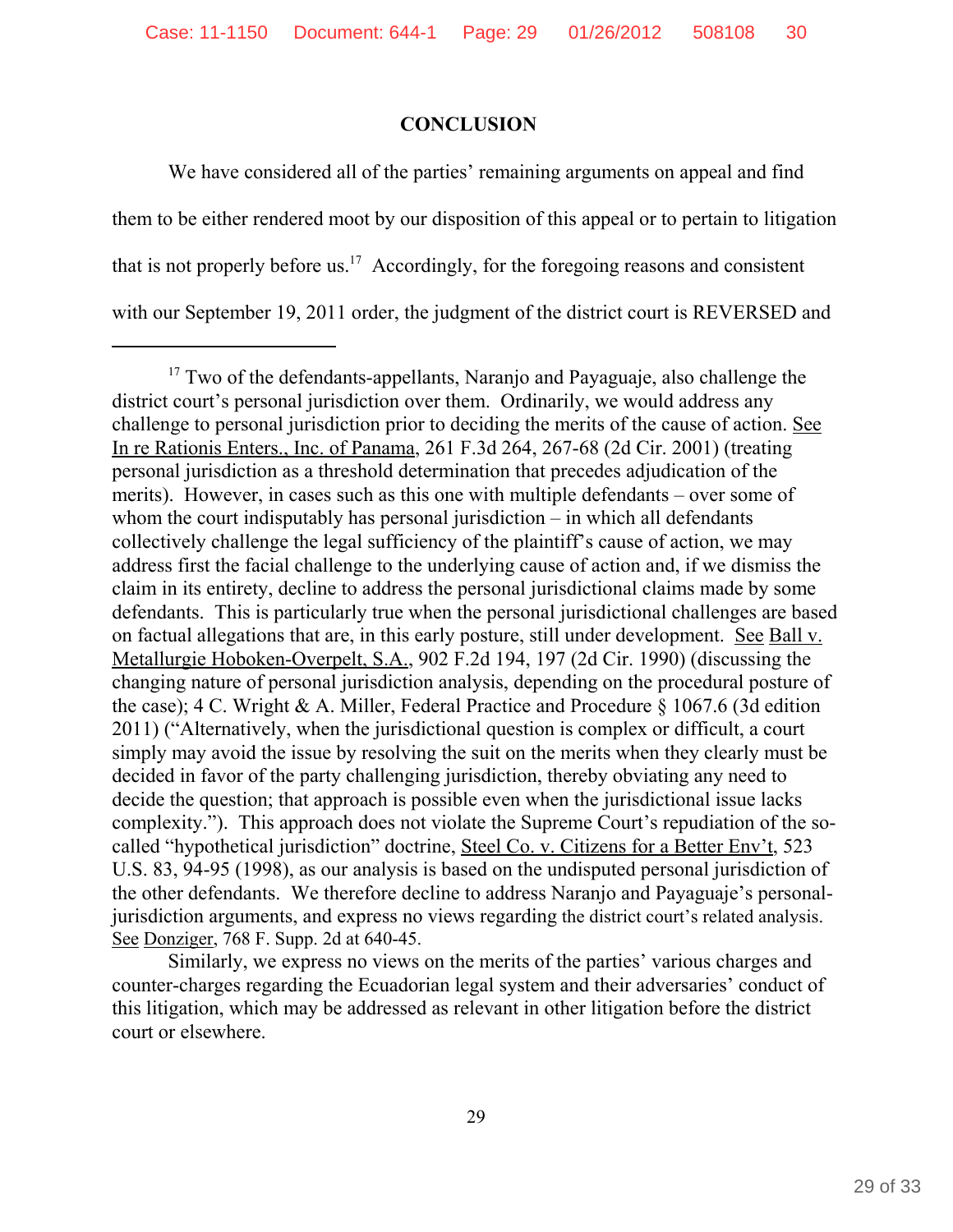the preliminary injunction VACATED. We REMAND to the district court with the instruction to DISMISS Chevron's claim for injunctive and declaratory relief under the Recognition Act in its entirety.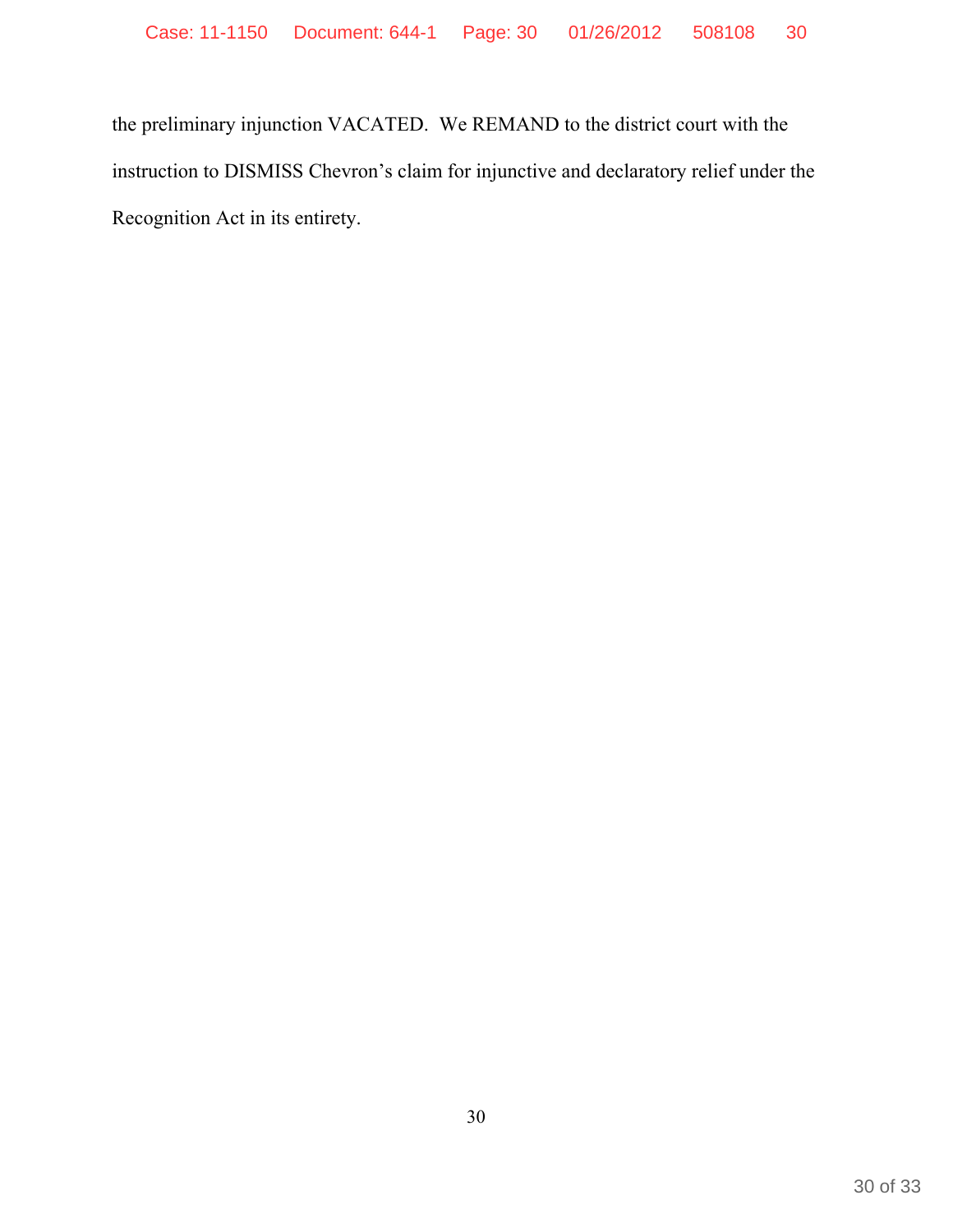**United States Court of Appeals for the Second Circuit Thurgood Marshall U.S. Courthouse 40 Foley Square New York, NY 10007**

#### **DENNIS JACOBS CHIEF JUDGE**

Date: January 26, 2012 Docket #: 11-1150cv Short Title: Chevron Corporation v. Pablo Mendoza **CATHERINE O'HAGAN WOLFE CLERK OF COURT**

DC Docket #: 11-cv-691 DC Court: SDNY (NEW YORK CITY) DC Docket #: 11-cv-691 DC Court: SDNY (NEW YORK CITY) DC Judge: Kaplan

# **NOTICE OF DECISION**

The court has issued a decision in the above-entitled case. It is available on the Court's website http://www.ca2.uscourts.gov.

Judgment was entered on January 26, 2012; and a mandate will later issue in accordance with FRAP 41.

If pursuant to FRAP Rule 39 (c) you are required to file an itemized and verified bill of costs you must do so, with proof of service, within 14 days after entry of judgment. The form, with instructions, is also available on Court's website.

Inquiries regarding this case may be directed to 212-857-8560.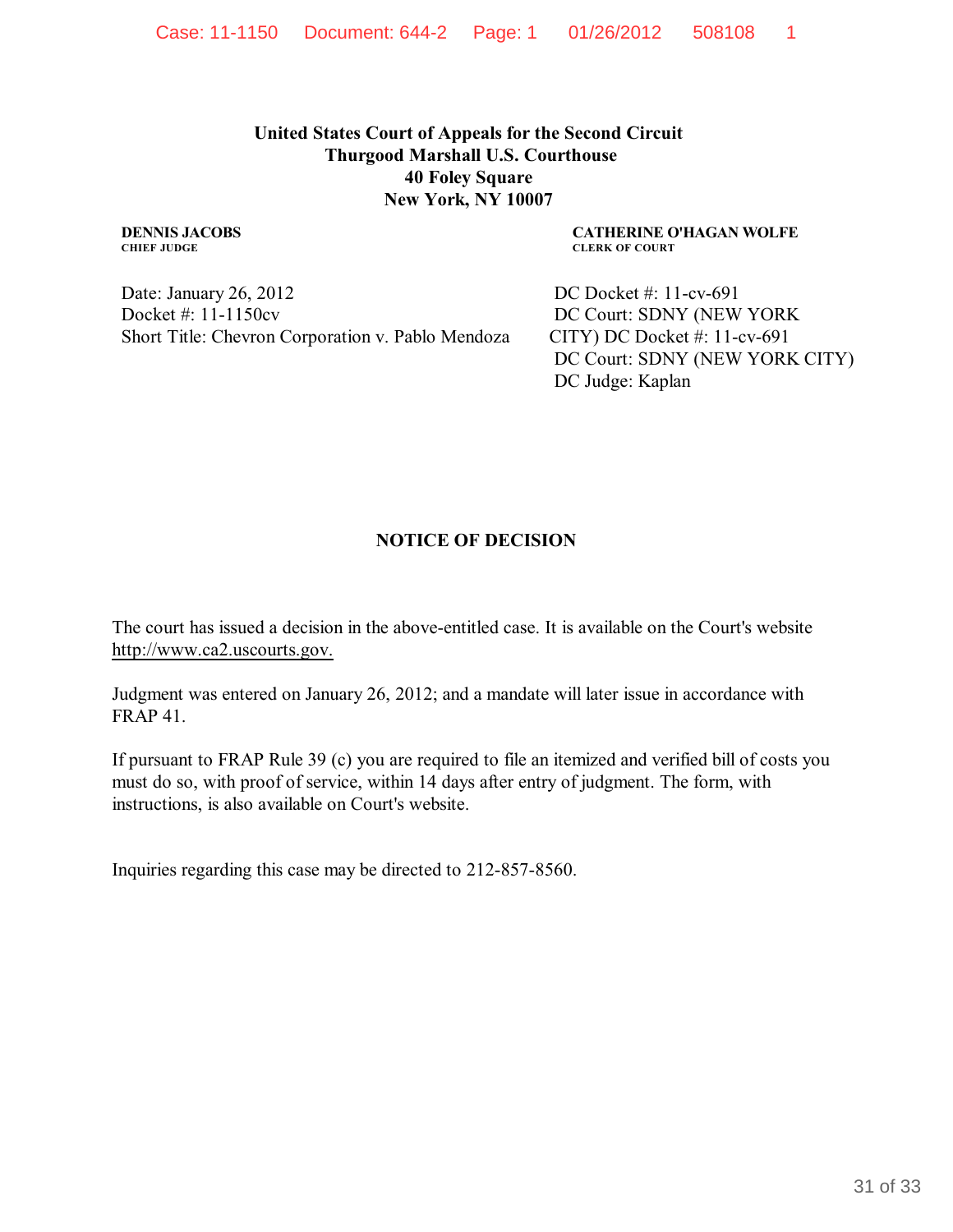### **United States Court of Appeals for the Second Circuit Thurgood Marshall U.S. Courthouse 40 Foley Square New York, NY 10007**

**DENNIS JACOBS CHIEF JUDGE**

Date: January 26, 2012 Docket #: 11-1150cv Short Title: Chevron Corporation v. Pablo Mendoza **CATHERINE O'HAGAN WOLFE CLERK OF COURT**

DC Docket #: 11-cv-691 DC Court: SDNY (NEW YORK CITY) DC Docket #: 11-cv-691 DC Court: SDNY (NEW YORK CITY) DC Judge: Kaplan

### **BILL OF COSTS INSTRUCTIONS**

The requirements for filing a bill of costs are set forth in FRAP 39. A form for filing a bill of costs is on the Court's website.

The bill of costs must:

- \* be filed within 14 days after the entry of judgment;
- \* be verified;
- \* be served on all adversaries;
- \* not include charges for postage, delivery, service, overtime and the filers edits;
- \* identify the number of copies which comprise the printer's unit;
- include the printer's bills, which must state the minimum charge per printer's unit for a page, a cover, foot lines by the line, and an index and table of cases by the page;
- state only the number of necessary copies inserted in enclosed form;

\* state actual costs at rates not higher than those generally charged for printing services in New York, New York; excessive charges are subject to reduction;

\* be filed via CM/ECF or if counsel is exempted with the original and two copies.